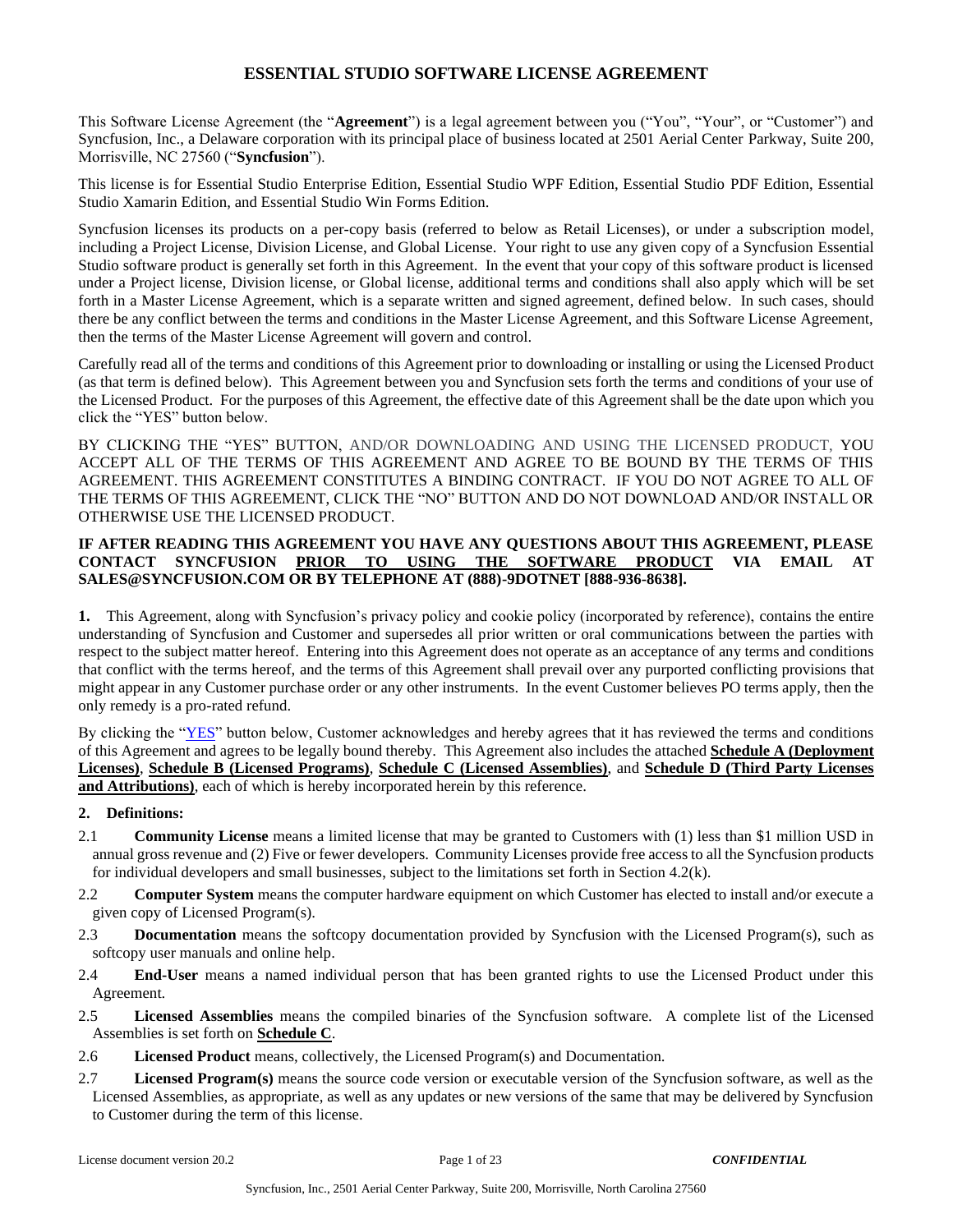- 2.8 **Master License Agreement** or **Master Software License Agreement** means an additional agreement produced by Syncfusion that must be signed for Project, Division, and Global Licenses. The terms of the most current Essential Studio Software License Agreement are incorporated by reference into the Master License Agreement and together they function as one agreement. In the event of a conflict between the terms and conditions in the Master License Agreement and the Essential Studio Software License Agreement, the terms of the Master License Agreement will govern and control.
- 2.9 **Platform** means a specific web application framework such as the ASP.NET platform, ASP.NET MVC platform, the JavaScript platform, the Windows Forms platform, the Windows Phone platform, the Windows RT platform, the Universal Windows Platform (UWP), the Xamarin Platform, the Android Platform, the iOS platform, and the Windows Presentation Foundation ("WPF") platform. Certain additional restrictions may apply to the Licensed Programs that are licensed to, and Maintenance and Support service subscriptions that are provided to, Customer based on the individual Licensed Program and the Platform.
- 2.10 **Vendor(s)** means the third parties that furnish Syncfusion with portions of the Licensed Program(s). Certain Vendor software is licensed to be used in conjunction with the Licensed Program(s) and not for any other use.

### 2.11 **License Types**

(a) A **Project License** shall mean a subscription license which covers one named Customer project. The license fees are based on the total number of developers working on a named project, regardless of whether such developers are directly using the Licensed Product. For the purposes of pricing and license administration, a "Project Team" is deemed to be a distinct Customer software team within a Customer's business unit that works towards a distinct business purpose. Customer is required to identify the name of each such Project Team to Syncfusion; such name must be unambiguous in nature. It is acknowledged and agreed by Customer that each identified Project Team shall exist for a valid business purpose and not just as a means for consolidating software licenses to minimize license fees that are otherwise due. If, in the sole opinion of Syncfusion, multiple Customer teams would each individually meet the above definition of a Project Team, such multiple teams shall not be combined for the purpose of consolidating licenses under a single Project Team. Customer is responsible for providing information about each such Project Team to Syncfusion. By entering into this Agreement, Customer represents that after the effective date, it will not withhold information that Syncfusion requires to properly license each such Project Team, and further agrees that any misrepresentation in this regard constitutes a material breach of this Agreement.

(b) A **Division License** shall mean a subscription license wherein the license fees are based on the size of a given division of Customer. Such License will cover a named Division and allow for work on more than one project within the named division. By entering into this Agreement, Customer acknowledges that it is responsible for providing information about the named Customer division to Syncfusion sufficient for Syncfusion to price the Division License, and Customer represents that it will not withhold information that Syncfusion requires to properly license each such named Customer division, and further agrees that any misrepresentation in this regard constitutes a material breach of this Agreement.

(c) A **Global License** shall mean a subscription license where the license fees are based on the overall size of a named Customer and provides unlimited licenses for all development for the named Customer.

(d) A **Retail License** shall mean a single named user, non-transferable license to use the Licensed Product. Retail Licenses will only made available to Customers in Syncfusion's sole discretion and only when the number of such End-Users is finite and readily ascertainable. Accordingly, Syncfusion will make a determination as to whether or not the provision of Retail Licenses is appropriate under the circumstances applicable to any given Customer, and Syncfusion reserves the right, in its sole discretion, to refuse to make available Retail Licenses to a Customer and instead require a given Customer to procure a Project License, Division License, or Global License as circumstances dictate.

## **3. License Fee:**

3.1 The license fee ("License Fee") is the aggregate of the fees for the Licensed Program(s) selected by Customer.

3.2 The License Fee is due and payable by Customer upon receipt of Syncfusion's invoice. All payments under this Agreement shall be made in United States dollars, and if not paid within thirty (30) days of when due will be subject to interest at the rate of eighteen percent (18%) annually, or the maximum amount allowed by applicable law if lower, calculated from the date when payment was due until payment is made. In addition, Customer agrees to pay Syncfusion's cost of collecting any past-due amounts under this Agreement, including but not limited to reasonable attorneys' fees.

### **4. License Grant:**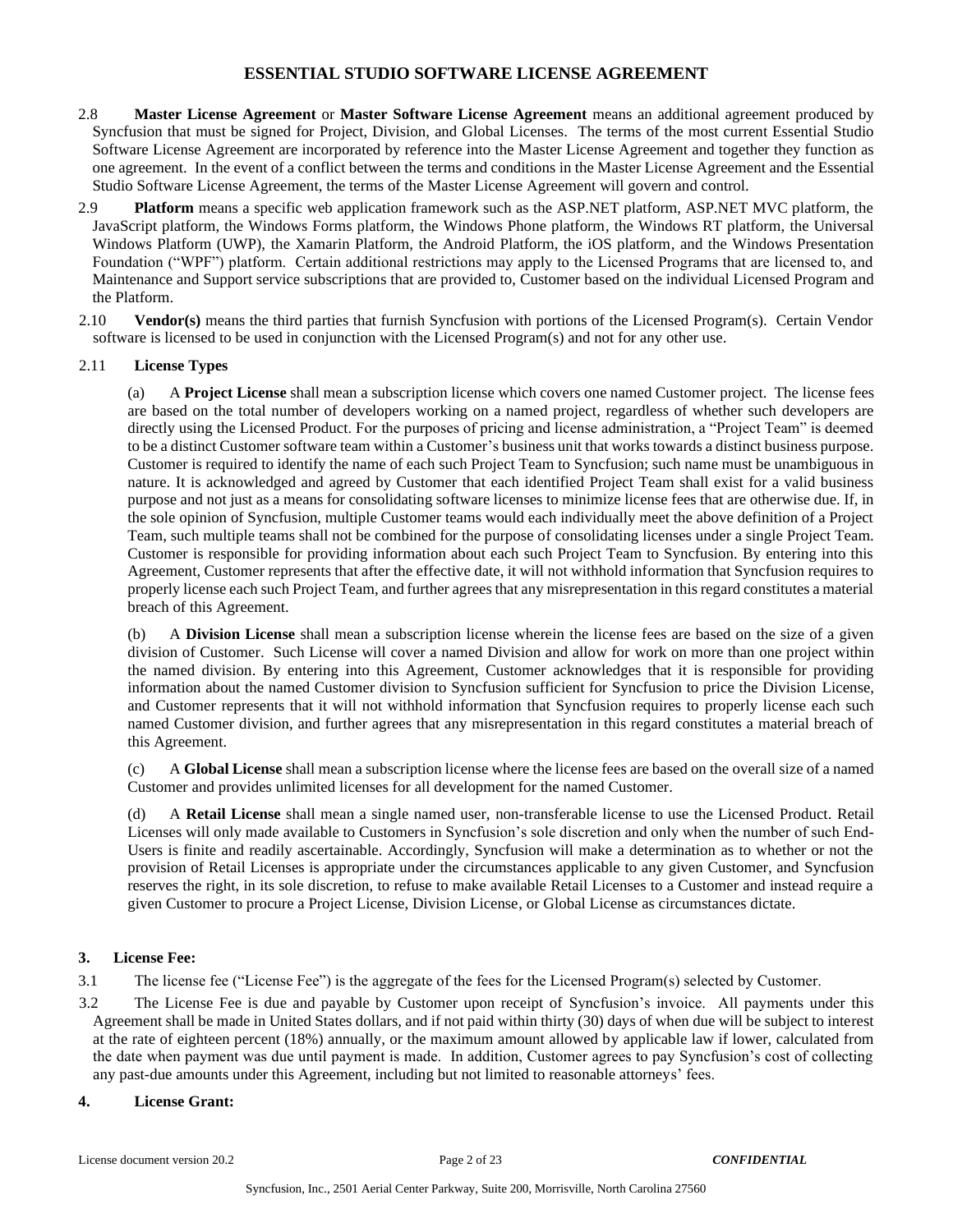- 4.1 Syncfusion hereby grants to Customer a limited, non-exclusive, non-transferable license to the Licensed Product, for use on a specific Platform, solely for the purpose of developing Customer products. For the avoidance of doubt, Customer agrees that the Licensed Product is licensed and not sold. All use of the Licensed Program(s) by Customer shall be made solely in accordance with the Documentation.
- 4.2 All licenses are subject to the following limitations:

(a) The Licensed Product shall be used only by Customer for Customer's sole and exclusive benefit, and shall not be used to provide time-sharing or other similar services.

(b) Customer shall not transfer, distribute, or sublicense the Licensed Product to any third parties, and Customer's license shall automatically terminate in the event of such a transfer or distribution.

(c) Customer shall not lease or lend the Licensed Product (s) or otherwise allow use of the Licensed Product(s) by or on behalf of any third party (including any Customer third-party contractor), nor describe the results of any benchmarking of the Licensed Program(s), whether or not obtained with Syncfusion's assistance, to any third party. For Retail Licenses, Customer cannot allow any third parties, such as contractors or outsourcers, to use Licensed Product(s) on Customer's behalf. Third party contractors and outsourcers may be allowed for Project, Division, and Global licenses. In such cases, this allowance will be noted in the Master License Agreement. Such allowance of contractors will be at an additional cost to the Customer and subject to Syncfusion's sole discretion. A breach of this section is a material breach of the agreement and will result in immediate termination of all Customer's license rights.

(d) Syncfusion strongly recommends that Customer not combine the Licensed Program(s) with other software licensed by Customer from any third parties if such third party software is substantially similar to that of the Licensed Program(s). Such use of third party software may create technical difficulties, including, but no limited to, interoperability difficulties; therefore, any such use of third party software is at Customer's discretion and Customer shall bear any and all liability that may arise from such use.

(e) Customer may not use the Licensed Program(s) in such a way that results in Customer's development of software products that are directly or indirectly competitive with the Licensed Product or any other Syncfusion products. In addition, Customer's use of the Licensed Program(s) must be for the purpose of developing Customer products that include significant value-added features. The Licensed Program(s) may not be used to create frameworks/controls/wrappers or other such products that are intended to be programmatically reused by anyone. Customer acknowledges that any breach of this Section will constitute a material breach of this Agreement and will result in an immediate termination of the license granted hereunder. Subject to the limitations of Section 4.2(f), Customer represents and warrants that (1) Customer's limited right to re-distribute retail/release builds of Syncfusion libraries along with Customer's product(s) is permitted only so long as the Syncfusion libraries are not directly accessible for use within Customer's product(s) and/or outside of it, and that (2) such Customer product(s) are not deployed in a server environment (except as allowed under Section 4.2(h) of this Agreement), and (3) all other terms and conditions of this Agreement have been met. No other part of the Licensed Product or Licensed Program may be re-distributed by Customer.

(f)

- 4.2.f.1 Subject to Customer's compliance with all of the limitations of this Agreement, a Customer may re-distribute retail/release builds of Syncfusion libraries as incorporated in Customer's product(s) only so long as all modified binaries that are incorporated in such Customer products are created while Customer is under an active Maintenance and Support services subscription or an active Project, Division, or Global subscription term. In such cases, Customer must (i) ensure that such Licensed Assemblies include license checks that prevent the use of the Licensed Assemblies for development purposes when such Licensed Assemblies are distributed as part of Customer's products, and (ii) represent and warrant to Syncfusion that Customer's products do not infringe upon any proprietary rights of any third parties, including without limitation patent rights. Customer acknowledges and agrees that any re-distribution of any such modified binaries created when Customer is not under an active Maintenance and Support services subscription or an active Project, Division, or Global subscription term will constitute a material breach of this Agreement and will result in an immediate termination of the license granted hereunder. Customer's re-distribution of Syncfusion libraries as part of Customer products is without royalty to Syncfusion.
- 4.2.f.2 Following the expiration of a Maintenance and Support services subscription, and subject to all applicable requirements stated in Sections 4.2(f) and 6, Customers with **Retail Licenses** may continue to re-distribute Licensed Assemblies in a Customer's product if all of the terms of this Agreement are followed so long as all modified binaries incorporated in such Customer products were created or incorporated while Customer was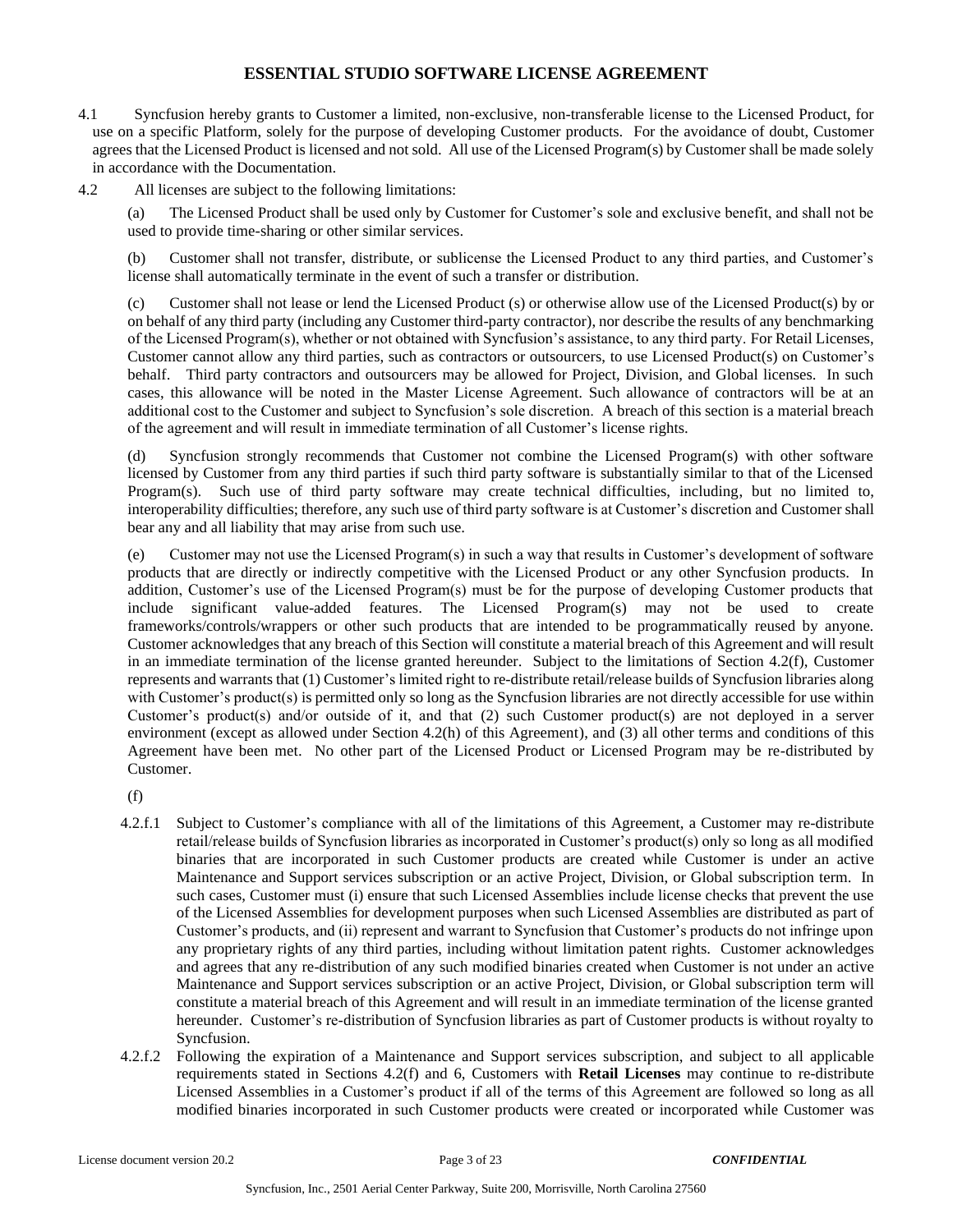under an active Maintenance and Support services subscription. For the avoidance of doubt, Customer acknowledges and agrees that any of the following actions are deemed material breaches of this Agreement: (i) creating or modifying any binaries that are incorporated in a Customer product while Customer is not under an active Maintenance and Support services subscription; (ii) re-distributing any Customer product or other software that include any modified binaries in any part of the Customer product (or other software) that incorporates Syncfusion's Licensed Products if created at a time when Customer was not under an active Maintenance and Support services subscription. For the avoidance of doubt, Customer acknowledges and agrees that it may not make any changes, fix any bugs, create any new versions, or otherwise modify any Customer product that includes or depends on the Licensed Product unless Customer is currently operating under an active Maintenance and Support services subscription. This Section does not apply to Customers with Project, Division, or Global Licenses.

4.2.f.3 In conjunction with all applicable terms concerning Termination in Section 6, customers with Project, Division, or Global Licenses cannot continue to possess, lease, license, or provide maintenance to any applications that contain or depend on the Licensed Product(s) following the termination of an active subscription term.

(g) Customer's right to deploy, evaluate, and use the Licensed Programs may be further limited based on the Platform for which a given Licensed Program is licensed. In the event that such use is to be limited to a specific Platform, the allowed Platform(s) will be set forth in the invoice provided to you by Syncfusion.

(h) Retail/release builds of the Licensed Products that are designed for operation under server environments may be installed in server environments such as Microsoft ASP.NET, and ASP.NET MVC, subject to the specific conditions of this Section 4.2(h) and this Agreement. For the avoidance of doubt, a "server" or "server environment" includes physical hardware servers located on Customer's premises or in a hosted environment or in a cloud environment, whether or not the physical server is a dedicated machine or a virtual server installation. **Schedule A** sets forth a complete list of the deployment licenses that are included at no additional cost with each Licensed Product. In the event that Customer chooses to install one or more of the Licensed Products on a server, Customer shall ensure that only Customer's products, and no third party software programs, are able to create and use the Syncfusion libraries contained therein. Customer warrants that such libraries shall not be used for any software development purposes whatsoever. Customer acknowledges and agrees that any breach of this Section 4.2(h) will constitute a material breach of this Agreement and will result in an immediate termination of the license granted hereunder.

- (i) Customer acknowledges and agrees that there are additional limitations on making copies of the Licensed Product.
- 4.2.i.1 Subject to the limitations of this Agreement, Customer may make multiple copies of the Licensed Product, so long as Customer includes all Syncfusion proprietary rights notices on such copies. However, such multiple copies are for the exclusive use of a single End-User and are only allowed for the convenience of such End-User to work on more than one computer system non-simultaneously. Customer acknowledges and agrees no copies of the Licensed Product are transferrable between End-Users.
- 4.2.i.2 Subject to the limitations of this Agreement, Customer must ensure that each individual End-User has an assigned copy of the Licensed Product. Each user that is building Customer products that rely on or use the Licensed Product in any manner are required to have an assigned copy of the Licensed Product. Customer further agrees that it must ensure that it has an adequate number of licensed copies of each Licensed Program; specifically, Customer represents and warrants that it has obtained a copy of the Licensed Program for each individual that writes software applications that create code, use, work with, or test software applications that incorporate the Licensed Program(s), including without limitation testers that test software applications written with the Licensed Program with the aid of a scripting environment. Notwithstanding the foregoing, testers that test applications manually (without the aid of tools such as a scripting environment) are not required to have a copy of the Licensed Program. For the avoidance of doubt, such testers shall be exempt only if they have not performed any role during the development of any part of the application and are simply involved in final manual testing as an end. Syncfusion retains the right to request, and Customer is required to provide no later than thirty (30) days from the date of Syncfusion's initial request, reasonable assurances of Customer's compliance with the terms of this Section 4.2.i.2. Such assurances should include, but not be limited to, information that accurately supports the full scope of Customer's use of the Licensed Product, including (1) the name of Customer's products (software application(s) or software development(s)) that link to or are dependent upon the Licensed Product, (2) the location of the premises where such Customer products are developed, (3) the means by which Customer's software teams obtained and share copies of the Licensed Products, and (4) the size of the team (an actual physical count of all individual members of such team) working on each software application or development that incorporates or is linked to the Licensed Product. Syncfusion reserves the right to request additional information, and Customer shall provide such additional information, that Syncfusion believes at its discretion is necessary to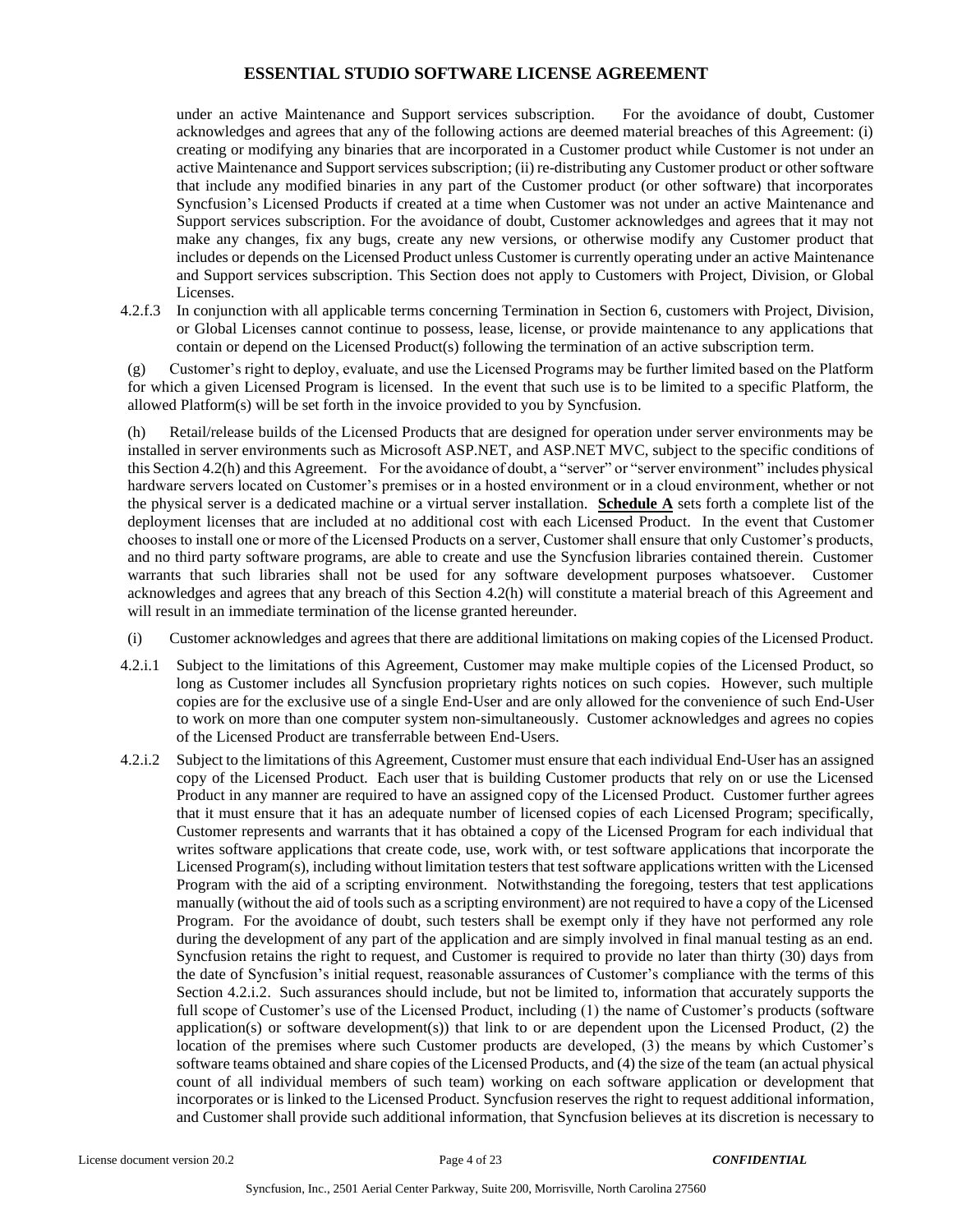make such reasonable assurances accurate and complete. For the avoidance of doubt, the information requested herein does not constitute an audit of Customer's environment or operations by Syncfusion.

- 4.2.i.3 In the event that Customer uses a dedicated build machine to build Customer's products, Customer does not need to have a separate copy of the Licensed Product assigned to the dedicated build machine, but rather may use a copy of the Licensed Product assigned to the primary user of the dedicated build machine. For the avoidance of doubt, Customer agrees that in order for a given computer to constitute a dedicated build machine, such computer must contain no software other than Customer's product and those portions of the Licensed Programs included with Customer's product, and such computer may not be used for developing software products that use the Licensed Product.
- 4.2.i.4 No internal transfer of any copies of the Licensed Program from one individual End-User to another is permitted except with the express written permission of Syncfusion, which may be withheld in Syncfusion's sole discretion. Permission for internal transfers will not be granted under any circumstances if Customer is not under an active Maintenance and Support services subscription at the time of (and the period immediately after) the Customer request.
- 4.2.i.5 Syncfusion will, in its sole discretion, make the final determination as to the number of copies of the Licensed Product that Customer must license in order to provide adequate copies for Customer's personnel and authorized subcontractors. Syncfusion will make allowances for testers and will not count computers that constitute dedicated build machines.
- 4.2.i.6 Customer acknowledges that any breach of this Section 4.2(i) shall constitute a material breach of this Agreement and will result in an immediate termination of the license granted hereunder.

(j) The Licensed Programs are available individually, each of which is set forth on **Schedule B** to this Agreement, and as part of a suite branded as an edition of Essential® Studio. In the event that Customer's license hereunder is limited to one or more individual Licensed Programs, Customer may still elect to install one of the available editions of Essential® Studio as set forth in this Section 4.2(j). Customer acknowledges and agrees that Customer's installation of one of the available editions of Essential® Studio (rather than just the individually Licensed Programs) is deemed to be acceptance of the following additional limitations:

- 4.2.j.1 Customer may use the controls/frameworks included with those Licensed Programs for which it possesses a valid license for commercial development and redistribution purposes as set forth elsewhere in this Agreement; and
- 4.2.j.2 Customer may use the controls/frameworks included with all other Licensed Programs included in the edition of Essential® Studio that Customer installs, but only for internal evaluation purposes and for no other purpose; and
- 4.2.j.3 Customer's use of the controls/frameworks for which it does not possess a valid license, for other than for internal evaluation purposes, shall constitute a material breach of this Agreement; and
- 4.2.j.4 Maintenance and Support services are not provided for Licensed Programs for which Customer does not possess a valid, fully paid-up commercial development license.
- (k) Community Licenses are subject to the further restrictions set forth in this Section.
	- 4.2.k.1 Community Licenses are not available to any government agency or any quasi-government agency regardless of the size of such agency or its budget.
	- 4.2.k.2 Community Licenses may be used by individual End-Users for any legal purpose, including commercial use, subject to each limitation set forth in this Agreement. Individual End-Users may not use any Licensed Product licensed under the Community License on behalf of any entity or organization unless the entity or organization would itself qualify for Community Licenses under the financial test set forth below.
	- 4.2.k.3 In order to qualify for a Community License, an entity or other organization must meet all of the following requirements:
		- 4.2.k.3.1 An entity or organization must have gross annual revenues of less than one million United States dollars (USD \$1,000,000), or equivalent in foreign currency, during each year that Customer desires to remain a licensee under a Community License. Syncfusion reserves the sole right to make a final determination as to whether Customer shall initially qualify for, and subsequently maintain, the right to hold a Community License. For the purpose of determining and maintaining eligibility for a Community License, there shall be absolutely no exceptions made when determining gross annual revenues. If an entity or organization is controlled by another entity or organization, the controlling entity or organization must also meet the gross annual revenue requirement when aggregating all such entities owned or controlled by the parent entity or organization. Community Licenses can also be used by non-profit organizations with an annual total budget of less than one million United States dollars (USD \$1,000,000) or equivalent in foreign currency.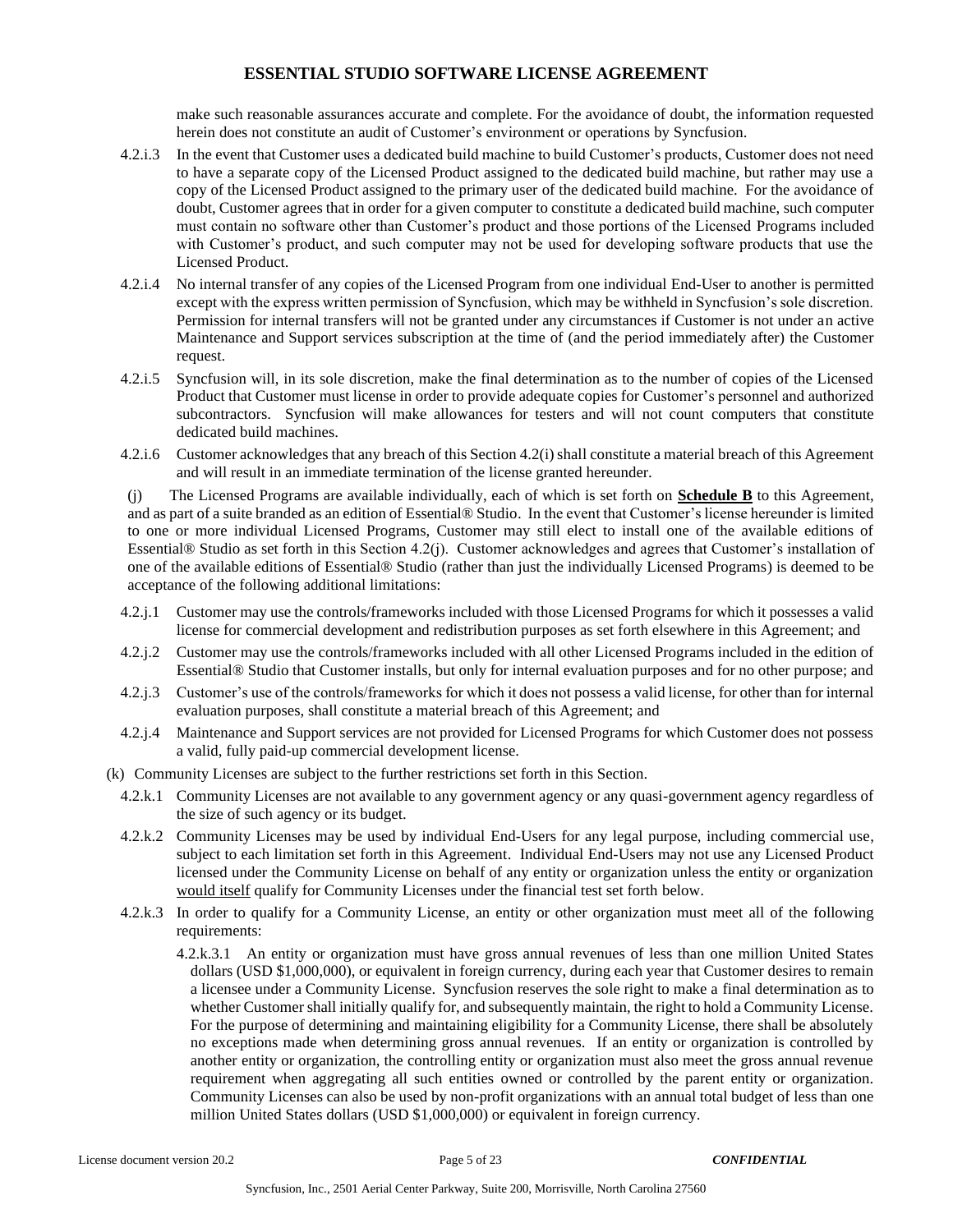- 4.2.k.3.2 An entity or organization may not have ever received more than \$3,000,000 in capital from an out side source such as private equity or venture capital in order to be eligible for the community license.
- 4.2.k.3.3 An entity or organization may not have more than five (5) total developer End Users. No entity or organization may hold more than five (5) Community Licenses at any given point in time. Holding more than five (5) Community Licenses at any point in time will automatically make the entity or organization ineligible for Community Licenses from that point forward, and the entity or organization shall remain ineligible even if the number of Community Licenses should subsequently fall back under this numerical limit.
- 4.2.k.4 Syncfusion reserves the right to request, and Customer shall promptly provide, all reasonable cooperation to verify Customer's eligibility for obtaining and/or maintaining Community Licenses, including access to validating documentation as needed.
- 4.2.k.5 Community Licenses are non-transferable under any and all circumstances.
- 4.2.k.6 Syncfusion does allow non-University level classrooms use Syncfusion's community license, for classroom educational instruction only, so long as they notify Syncfusion and do not use Syncfusion in any commercial applications.
- 4.2.k.7 Customer cannot use Community Licenses to provide services on behalf of another entity or organization unless the entity or organization to which the service is provided is also eligible for Community Licenses under the terms set forth herein.
- 4.2.k.8 Community Licenses do not require renewals as the license will continue to be valid perpetually so long as the Customer continues to be eligible to hold a Community License under the terms of this Section.
- 4.2.k.9 If Customer becomes ineligible as set forth herein to continue as a licensee under a Community License, Customer shall immediately notify Syncfusion of such occurrence and upgrade to a standard commercial license (whether a Retail License, site license, project license, division license, or global license as circumstances dictate). Failure to notify Syncfusion within sixty (60) days of eligibility constitutes a material breach of the Agreement.
- 4.2.k.10 Community Licenses never include access to source code editions of the Licensed Product. Customers that desire a source code edition of a Licensed Product must upgrade to a standard commercial license.
- 4.2.k.11 The Licensed Product licensed under the Community License is provided "as is", without warranty of any kind, express or implied, including but not limited to the warranties of merchantability, fitness for a particular purpose, and non-infringement. In no event shall Syncfusion be liable for any claim, damages, or other liability, whether in an action of contract, tort, or otherwise, arising from, out of, or in connection with the Licensed Product or the use or other dealings in the Licensed Product when licensed under a Community License.
- 4.2.k.12 The version of the Licensed Product made available as a Community License may be referred to as the Essential® Studio Enterprise – Community Edition, or Syncfusion may simply indicate that the Licensed Product is provided under a Community License when licensed to You under the Community License terms of this Section.
- 4.2.k.13 Syncfusion reserves all rights and shall be solely able to determine the eligibility for any Customer to obtain and hold a Community License. In the event an individual or organization is found to be ineligible, such individuals or organizations shall immediately cease use of the Community License or upgrade to a commercial license.

(l) Electronic Delivery. All Licensed Programs and Documentation shall be delivered by electronic means unless otherwise specified in a separate written agreement. A Licensed Program shall be deemed to have been delivered when it is made available to Customer for download.

(m) Syncfusion reserves all rights to the Licensed Product not specifically granted herein.

(n) **Open Source Project Terms**: Should Customer use the Licensed Product to create any Open Source Project(s), and share such Project(s) with others, Customer will abide by the following additional terms. Failure to abide by any of the following additional terms is a material breach of this Agreement which will result in immediate termination of all rights granted hereunder. Upon breach of this section titled "Open Source Project Terms," Customer is immediately liable for all damages caused directly or indirectly by Customer's breach of this Agreement.

- a) Customer must have a written agreement in place under which grants rights to its Open Source Project, and such written agreement shall clearly state that any person or entity obtaining any Syncfusion code, licensed assemblies, or dependencies as a result of the Open Source Project must obtain their own licensed copy of the Licensed Product from Syncfusion.
- b) Customer shall not distribute any Syncfusion binaries as part of an open-source project.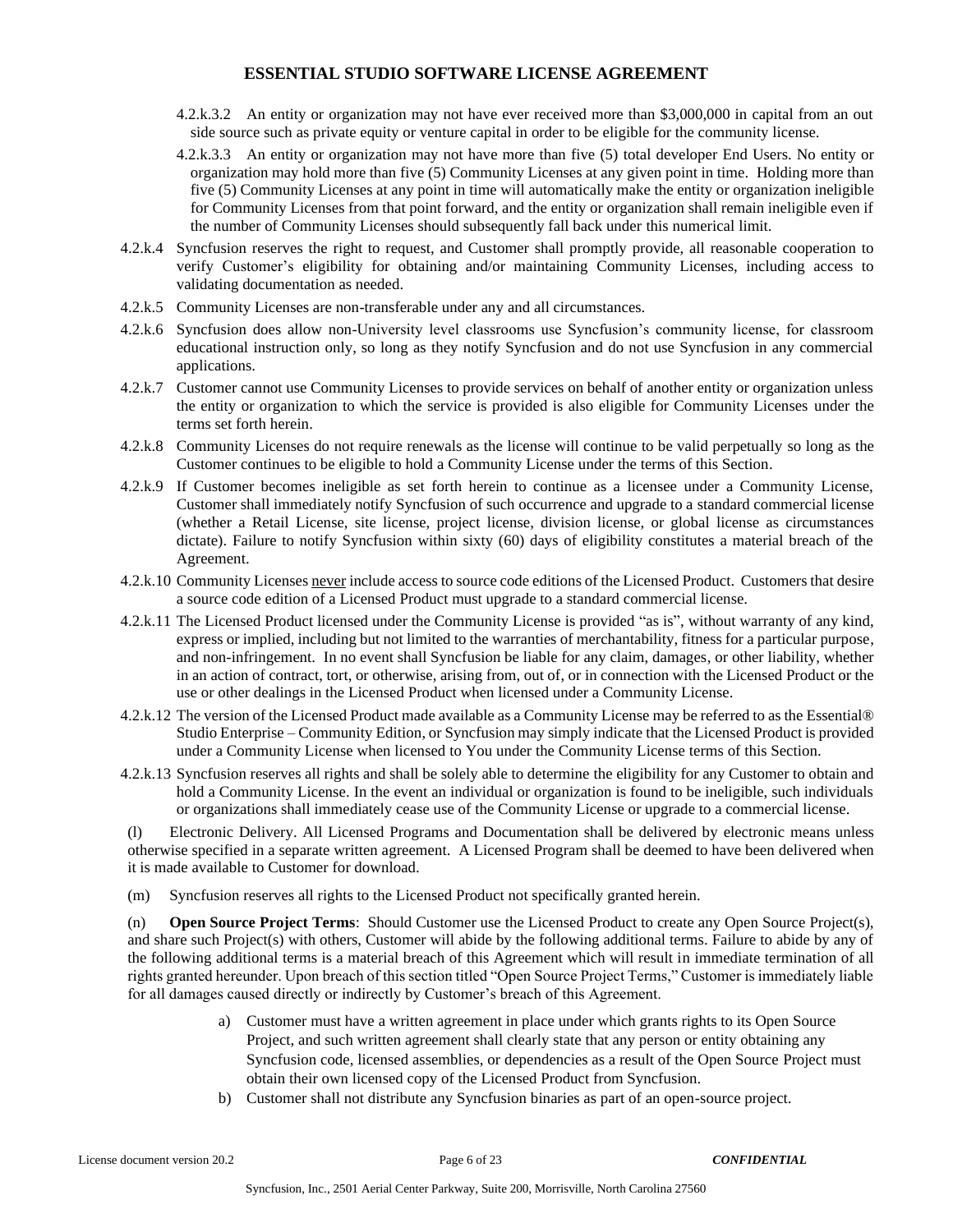- c) The Open Source Project(s) may not be licensed under any viral code license, copyleft license, General Public License (GPL), to include, but not be limited, to GNU or GPL, or any similar licenses.
- 4.3 Customer acknowledges and agrees that the Licensed Program contains certain features that allow Customer to develop Customer products that implement different versions of the Microsoft® Office User Interface and/or similar interfaces. Customer acknowledges and agrees that such features shall not be used by Customer under any circumstance unless Customer obtains a license for the relevant Microsoft® Office User Interface directly from Microsoft. Customer further acknowledges and agrees that the Licensed Product may contain optional components that are licensed under the MIT/BSD License or similar open-source licenses. Accordingly, Customer explicitly acknowledges and hereby agrees that it is solely responsible for obtaining any necessary third-party licenses and for operating in compliance with any such third party licenses if Customer chooses to use any such optional third party software components. Further information regarding such third-party licenses is available in **Schedule D (Third Party Licenses and Attributions).**
- 4.4 Syncfusion provides access to the open programming extension ("**OPX**");. OPX does not require you to be a customer of Syncfusion's. OPX is a separate download, a separate install, and is not part of Syncfusion Essential Studio. OPX requires an independent download and install, and use of OPX is not governed by this Agreement. Access to OPX files is provided to you for reference only and is provided "as-is" and without any warranty or indemnification of any kind. Accordingly, Customer acknowledges and agrees that Customer shall remain solely liable for any claims that may arise from Customer's use of OPX, regardless of whether such claims arise alone or in connection with any other products provided by Syncfusion. For the avoidance of doubt, Customer hereby acknowledges and agrees that Syncfusion shall have no liability to Customer whatsoever under any circumstances related to OPX. OPX may contain GPL; Syncfusion makes no representations or warranties and does not provide indemnification regarding OPX licenses.

4.5 Syncfusion provides optional samples of code created with the Licensed Product; however, such optional samples of code are not part of Syncfusion's Licensed Products and are only made available for the purpose of demonstration. Syncfusion does not provide products shown in the sample other than the Licensed Product and does not provide a warranty or indemnity of any kind related in any way to such sample code. Syncfusion does not provide indemnification for any optional sample code. Syncfusion does not provide endorsement of any kind to any product or technology shown in the optional sample code.

**5. Title:** No title to or ownership in the Licensed Product is transferred to Customer. Title to and all applicable rights in patents, copyrights, trademarks, and trade secrets in the Licensed Product shall remain in Syncfusion or third parties from whom Syncfusion has obtained rights to license the Licensed Product. The Licensed Product provided hereunder, including the ideas, concepts, know-how, and technology contained therein, is proprietary and confidential to and contains trade secrets of Syncfusion and its Vendors, and Customer agrees to be bound by and observe the proprietary, confidential, and trade secret nature thereof as herein provided. Customer agrees to take appropriate action by instruction or agreement with its employees who are permitted access to the Licensed Product to fulfill its obligations hereunder. Except as may be permitted in writing by Syncfusion, Customer shall not provide, or otherwise make available, the Licensed Product or copies thereof to any third party.

#### **6. Termination:**

#### 6.1 **Retail Licenses**

(a) Subject to the limitations of the Agreement, and so long as the term of this Agreement is continuous and has never been terminated, the term of the rights licensed under this Agreement with regard to the continued distribution of compiled binaries created by Customer that (i) incorporate or depend on the Licensed Product, **and** (ii) were created while under an active Maintenance and Support services subscription, **and** (iii) do not and have not violated the limitations of Section 4.2(f), is perpetual. However, Customer's right to any create modified binaries that are incorporated in Customer's products is term-limited to the period of time that Customer is under an active Maintenance and Support services subscription, as further set forth in detail in Section 4.2(f). Maintenance and Support services subscriptions under Section 10 are generally limited in duration to one (1) year, subject to renewal at Syncfusion's sole discretion. For the avoidance of doubt, Customer acknowledges and agrees that the only portion of the rights licensed hereunder that is perpetual is the limited right to re-distribute the compiled binaries that were incorporated in Customer's product and that were created when all modified binaries were created under an active Maintenance and Support services subscription.

(b) Syncfusion agrees that any expiration of this Agreement shall not affect Customer's right to re-distribute Licensed Assemblies so long as: (i) such Licensed Assemblies were incorporated into Customer's products prior to the expiration of an active Maintenance and Support services subscription, and (ii) so long as Customer's products were distributed for external use (i.e. by Customer to individuals outside of Customer's organization, subsidiaries, and affiliates) prior to any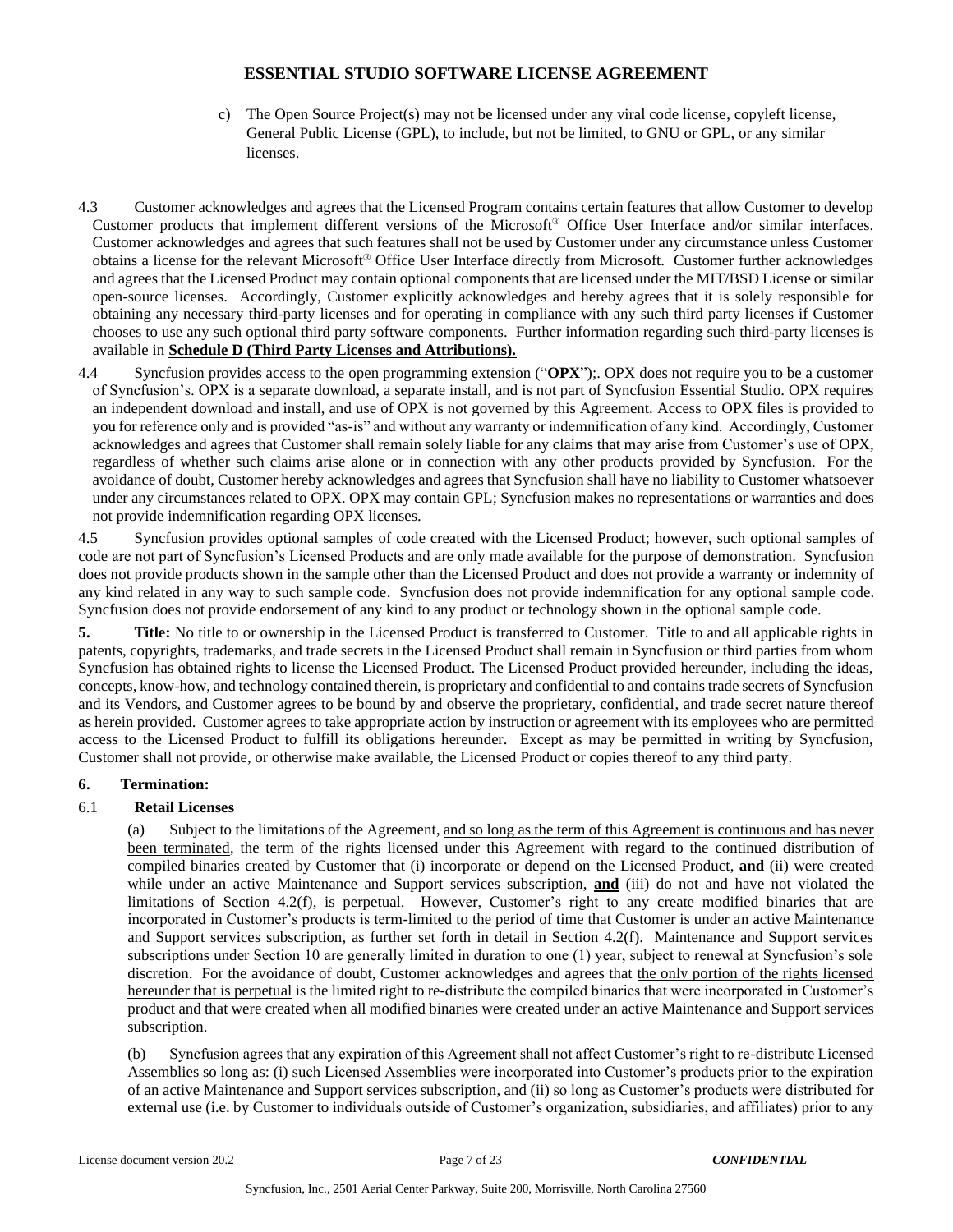such expiration of an active Maintenance and Support services subscription, and (iii) so long as Customer is in compliance with the limitations of Section 4.2(f) and all applicable limitations in this Agreement.

(c) Customer acknowledges and agrees that any of the following actions are deemed material breaches of this Agreement: (i) creating or modifying any binaries that are incorporated in a Customer product while Customer is not under an active Maintenance and Support services subscription; and/or (ii) re-distributing any Customer product or other software that include any modified binaries in any part of the Customer product (or other software) that incorporates Syncfusion Licensed Products if created at a time when Customer was not under an active Maintenance and Support services subscription. For the avoidance of doubt, Customer acknowledges and agrees that it may not make any changes, fix any bugs, create any new versions, or otherwise modify any Customer product that includes or depends on the Licensed Product unless Customer is currently operating under an active Maintenance and Support services subscription.

(d) Additionally, Customer acknowledges and agrees that upon termination of this Agreement, Customer will remove all Licensed Products and Licensed Assemblies from any Customer product or other software that is used internally within Customer's organization (including that of its subsidiaries and affiliates).

(e) Customer acknowledges and agrees that in the event of the termination of this Agreement for material breach, Customer will no longer have the right to possess the Licensed Assemblies, and subsequently cannot distribute any software code or application that includes the Licensed Product.

(f) This Section only pertains to Retail Licenses and is not applicable to Project, Division, or Global Licenses.

### 6.2 **Project Licenses, Division Licenses, and Global Licenses**

Upon expiration or termination of any Project, Division, or Global License, Customer is obligated to do all of the following:

(a) Customer shall immediately return or destroy the Licensed Program(s) and copies thereof as directed by Syncfusion and, if requested by Syncfusion, certify in writing as to the destruction or return of the Licensed Product and all copies thereof.

(b) Customer will remove all Licensed Products and Licensed Assemblies from any Customer product or other software that is used internally within Customer's organization (including that of its subsidiaries and affiliates).

(c) If requested by Syncfusion, Customer shall scan its systems in accordance with instructions provided by Syncfusion, and furnish results to Syncfusion indicating the Licensed Product has been completely removed.

(d) After complete removal from Customer's systems, Customer does not need to recall Customer's products which were distributed for external use (i.e. by Customer to individuals outside of Customer's organization, subsidiaries, and affiliates) prior to any such expiration of termination of the Agreement. However, Customer cannot continue to possess, lease, license, or provide maintenance to any applications that contain or depend on the Licensed Product(s).

(e) Customer acknowledges and agrees Customer will no longer have the right to possess the Licensed Assemblies, and subsequently cannot distribute any software code or application that includes the Licensed Product.

#### 6.3 **All License Types**

Syncfusion shall have the right to terminate Customer's license if Customer fails to pay any required license fee(s) or otherwise fails to comply with the license terms and conditions set forth herein.

(a) In the event that Customer's failure to comply is not payment-related, Syncfusion shall give written notice to Customer of such default, and if such default has not been remedied within thirty (30) days after such notice, the license granted hereunder shall terminate.

(b) In the event that Customer has failed to pay any required fee(s), whether an initial license fee or fee for additional licenses, maintenance, subscriptions, or any other services, Syncfusion shall give written notice to Customer of such default, and if such default has not been remedied in full within five (5) days of such notice, all licenses granted hereunder are hereby automatically revoked without further notice. Once any licenses are revoked for failure to pay license fees, all redistribution of the Licensed Product, including under prior agreements, shall be strictly prohibited. Syncfusion shall not be required to give any written notice in the event that Customer's material breach of this Agreement results in the immediate termination of the license granted under this Agreement.

(c) Customer agrees that it shall, upon (i) expiration of this Agreement or (ii) upon termination of the licenses granted hereunder by Syncfusion due to Customer's default or material breach of the terms of this Agreement or (iii) upon expiration or termination of any Project, Division, or Global License, Customer shall immediately return or destroy the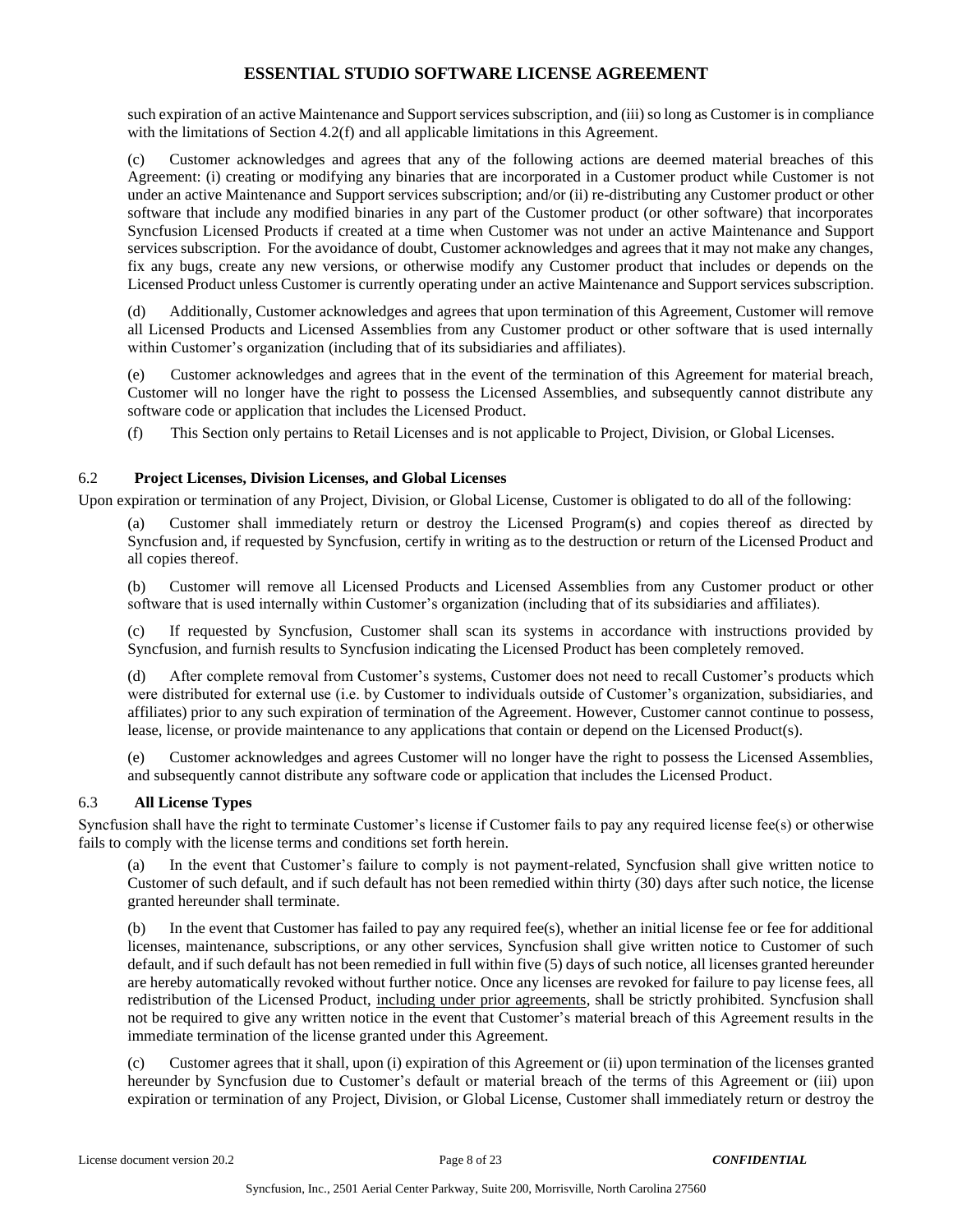Licensed Program(s) and copies thereof as directed by Syncfusion and, if requested by Syncfusion, certify in writing as to the destruction or return of the Licensed Product and all copies thereof.

6.4 Sections 5, 7, 8, 9, 11, 16, and 17 of this Agreement shall survive the expiration or termination of Customer's license and this Agreement.

# **7. Warranty:**

- 7.1 Upon installation on the Computer System, the Licensed Program(s) will perform in all material respects in accordance with the specifications in the Documentation for a period of sixty (60) days. Should Customer discover a defect within this sixty (60)-day time frame, Customer must supply Syncfusion with written notice which specifies the nature of such defect and provide sufficient detail for Syncfusion to address and remedy the claimed defect. Such notice must be delivered to Syncfusion within such 60-day time frame. Syncfusion shall have forty-five (45) days from the date it receives such notice to cure the claimed defect. Customer's sole remedy for any defect in the Licensed Program(s) not cured in the 45-day period shall be to terminate this Agreement and receive a refund of amounts paid. Any modification or attempted modification of the Licensed Product by Customer or any failure by Customer to implement any improvements or updates to the Licensed Product as supplied by Syncfusion shall void this limited warranty. Syncfusion shall not be responsible for any defect in, or any defect caused by, any additions or modifications to the Licensed Product by Customer.
- 7.2 THE ABOVE WARRANTIES ARE IN LIEU OF ALL OTHER WARRANTIES, EXPRESS, IMPLIED, OR STATUTORY; WHICH WARRANTIES ARE HEREBY DISCLAIMED, INCLUDING BUT NOT LIMITED TO, THE WARRANTIES OF MERCHANTABILITY AND FITNESS FOR A PARTICULAR PURPOSE.

**8. Patent and Copyright Indemnification:** Subject to the limitation of liability set forth in Section 9 below, Syncfusion shall defend any action, suit, or proceeding brought against Customer insofar as it is based on a claim that the Licensed Product delivered hereunder infringes any United States copyright. However, and subject to the limitation of liability set forth in Section 9 below, Syncfusion's indemnity hereunder does not extend to any claims of infringement or misappropriation of any patent, trade secret, trademark, or other intellectual property rights, Customer acknowledges and agrees that the only entity that can be liable for indemnification under this Agreement is Syncfusion. Indemnification hereunder shall be contingent upon Customer providing prompt notice of such claim in writing, and upon Customer granting Syncfusion full authority, information, and assistance (at Syncfusion's expense, up to the limitation of liability) for the defense of such claim. Subject to the limitation of liability, Syncfusion shall pay all damages and costs finally awarded therein against Customer, subject to the limitation of liability of Section 9.2, following the final resolution of any such claims before a court of competent jurisdiction, but shall not be responsible for any compromise made without its consent. Syncfusion may, at its option and expense, (a) replace or modify the Licensed Product so that infringement will not exist or (b) refund to Customer prepaid License Fees on a pro-rata basis. Notwithstanding the foregoing, Syncfusion's indemnification hereunder shall not extend to any infringement or claim thereof which is based upon (i) the combination of the Licensed Product delivered hereunder with any software or device not supplied by Syncfusion; (ii) any specifications provided to Syncfusion by Customer; or (iii) modifications to the Licensed Product not performed by Syncfusion.

# **9. Use of Licensed Program(s) and Limitation of Liability:**

9.1 The Licensed Program(s) are tools that are not intended to replace the professional skills and judgment of Customer and its employees, agents and consultants. Customer alone shall be responsible for the accuracy and adequacy of information and data furnished for processing and any use made by Customer of the output of the Licensed Program or any reliance thereon by Customer or users of Customer products. Customer shall also be responsible for the continued operation and maintenance of the computer equipment and the third-party software used with the Licensed Program. For these reasons, Customer agrees to be solely responsible for the design, repair, and configuration of Customer's equipment, machinery, systems, and/or products. Customer assumes all risks and liability for results obtained by the use of and/or implementation of the designs developed by Customer that are in any way influenced by the use of the Licensed Program(s) or the provision of services, whether such designs are used singly or in combination with other designs or products. Customer shall protect, indemnify, hold harmless, and defend Syncfusion of and from any loss, cost, damage, or expense, including attorneys' fees, arising from any claim asserted against Syncfusion that is in any way associated with the matters set forth in this Section 9.1.

9.2 Without limitation of Section 9.1 above, and to the fullest extent permitted by law, the liability of Syncfusion for any claim relating to the subject matter of this Agreement, regardless of the form of action, whether in contract or tort, including claims of negligence or claims of intellectual property infringement against Syncfusion, shall be limited to the total of all amounts Customer has paid to Syncfusion for the Licensed Program(s) or services that are finally determined by a court of competent jurisdiction to have caused damages or that are related to the cause of action. The limitation of liability hereunder shall be further limited to the amounts received by Syncfusion from Customer in the twelve (12) month period preceding the date that Customer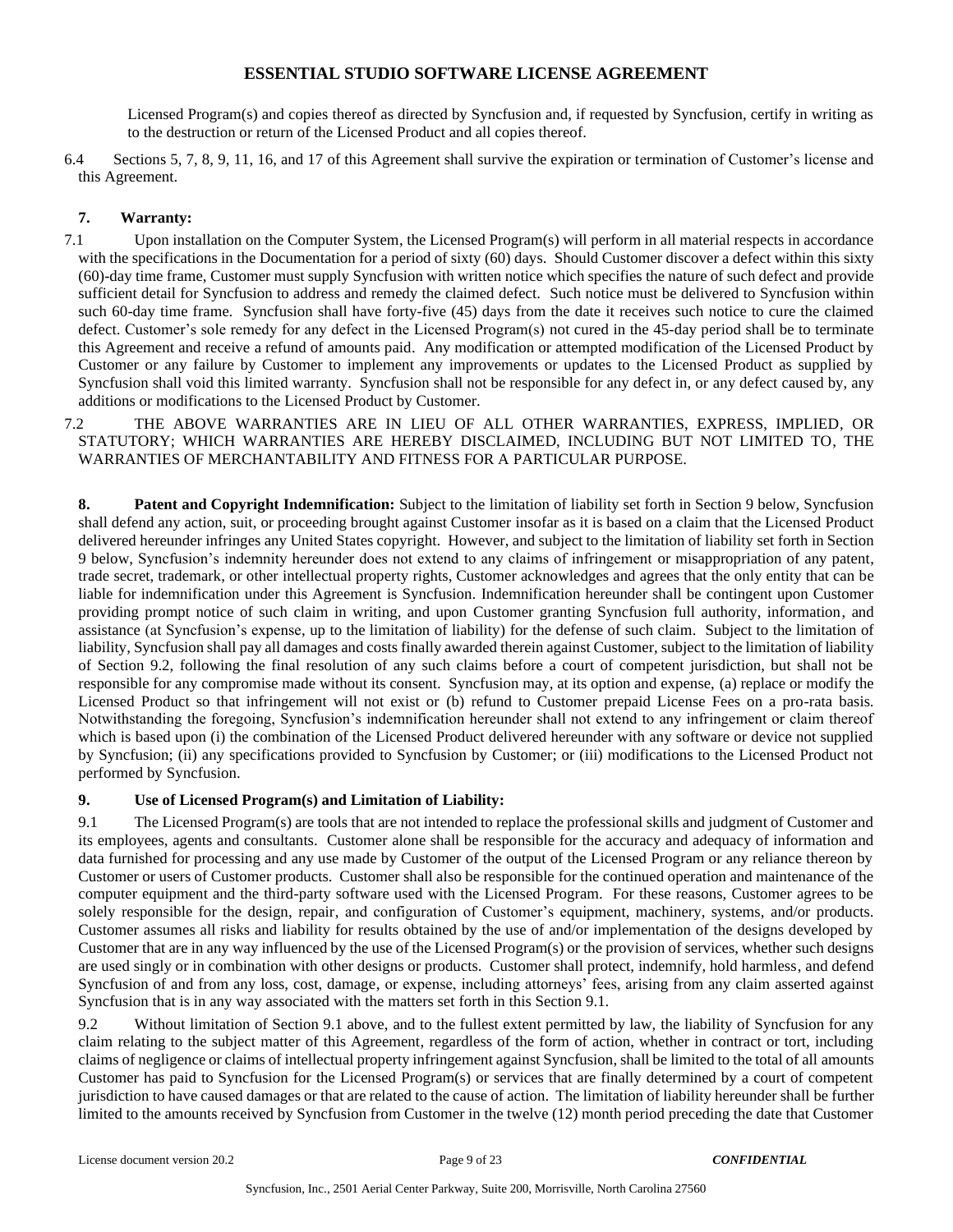provides Syncfusion with written notice of such claim. In no event shall Syncfusion be liable for any incidental, indirect, exemplary, special, or consequential damages including, without limitation, loss of use, loss of profits, or other consequential damages, even if Syncfusion has been advised of the possibility of such damages. No action, regardless of form, relating to the transactions under this Agreement may be brought by Customer more than one (1) year after the event giving rise to the cause of action has occurred. For the avoidance of doubt, Syncfusion assumes no liability whatsoever under any circumstances that may arise from a claim of patent infringement against Customer or a licensee of Customer's products.

9.3 Customer acknowledges and agrees that Syncfusion disclaims and therefore accepts no liability, in any form, for any claim relating to any open source software. Further, Customer acknowledges and agrees that Syncfusion shall have no liability, in any form, for any data loss caused by Customer's use of any open source software in any manner or form.

### **10. Maintenance and Support:**

10.1 Maintenance and Support services are included under all Project Licenses, Division Licenses, and Global Licenses. For all Retail Licenses and other non-subscription licenses, Maintenance and Support services subscriptions are available from Syncfusion for an additional charge. Maintenance and Support services subscriptions are provided in accordance with the terms of Syncfusion's then-current support and maintenance policies. A current version of those policies is available from Syncfusion upon request. In the event that Customer declines to purchase and initiate Maintenance and Support services subscriptions at the time of installation of the Licensed Program, or in the event that Customer allows Maintenance and Support service coverage to lapse for any period of time, Customer agrees that (i) Maintenance and Support service fees will be due, upon the resumption of Maintenance and Support services, for any period during which Customer previously declined to purchase Maintenance and Support services; and (ii) Customer must pay an upgrade fee to update the Licensed Program(s) to the then-latest version. Failure to maintain a Maintenance and Support services subscription will limit Customer's right to use the Licensed Programs to create and re-distribute modified binaries for Customer's product(s) as set forth in Section 4.2(f).

10.2 For Retail Licenses, Project Licenses, Division Licenses and Global Licenses, Syncfusion requires that each copy of the Licensed Program be assigned to an individual End-User for the purpose of providing Maintenance and Support services. Accordingly, Customer acknowledges and agrees that it will be required to provide information to Syncfusion that Syncfusion reasonably requests to identify each individual End-User in order for Syncfusion to provide such Maintenance and Support services.

10.3 In certain instances, Customer may have properly obtained Retail Licenses rather than a Project, Division, or Global License, but subsequent to the procurement of such Retail Licenses, Customer's actual use of the Licensed Programs may increase to the extent that a Project License, Division License, or Global License is more appropriate. Accordingly, Syncfusion reserves the right to make a determination as to whether or not the provision of a Maintenance and Support services subscription for existing Retail Licenses continues to be appropriate under the circumstances applicable to any given Customer, and reserves the right, in its sole discretion, to require a given Customer to procure a Project License, Division License, or Global License for the continuation of such Maintenance and Support services subscriptions for such previously procured Retail Licenses. For the avoidance of doubt, Syncfusion reserves the right to refuse to renew any given Maintenance and Support services subscription at its sole discretion.

10.4 Syncfusion reserves the right, in its sole discretion, to limit or suspend the provision of services under a Maintenance and Support services subscription in the event that Syncfusion determines that Customer is abusing its Maintenance and Support services subscription and/or is acting in violation of Section 18 of this Agreement. Examples of such abuse include, but are not limited to, (i) Customer personnel making excessive use of Syncfusion support resources, (ii) Customer personnel making unreasonable demands of Syncfusion support personnel, (iii) Customer maintaining a number of Maintenance and Support services subscriptions that is fewer than the number of Licensed Products originally licensed or that is currently in use by Customer's personnel, or (iv) Customer maintaining only a single or small number of valid Retail License(s) for a given Licensed Product while allowing multiple End-Users to share fixes and support services obtained by other End-Users.

10.5 Maintenance and Support services are provided to Customer only, and a Maintenance and Support services subscription is valid only between Customer and Syncfusion. Accordingly, all help tickets, or maintenance and support requests, must be submitted by Customer and may not be submitted by any third party on behalf of Customer. This prohibition against the use of third parties includes, but is not limited to, (i) Customer's use of a third party to submit help tickets on Customer's behalf, (ii) Customer submitting a help ticket on behalf of a third party, (iii) Customer using a third party to submit a request for support. Further, Customer cannot use any third party to provide maintenance, support, or updates to the Licensed Product or any Customer product or other software application that incorporates the Licensed Product; all Maintenance and Support services must be obtained directly from, and only from, Syncfusion. Customer acknowledges that any breach of this Section 10.5 will constitute a material breach of this Agreement and will result in an immediate termination of the license granted hereunder.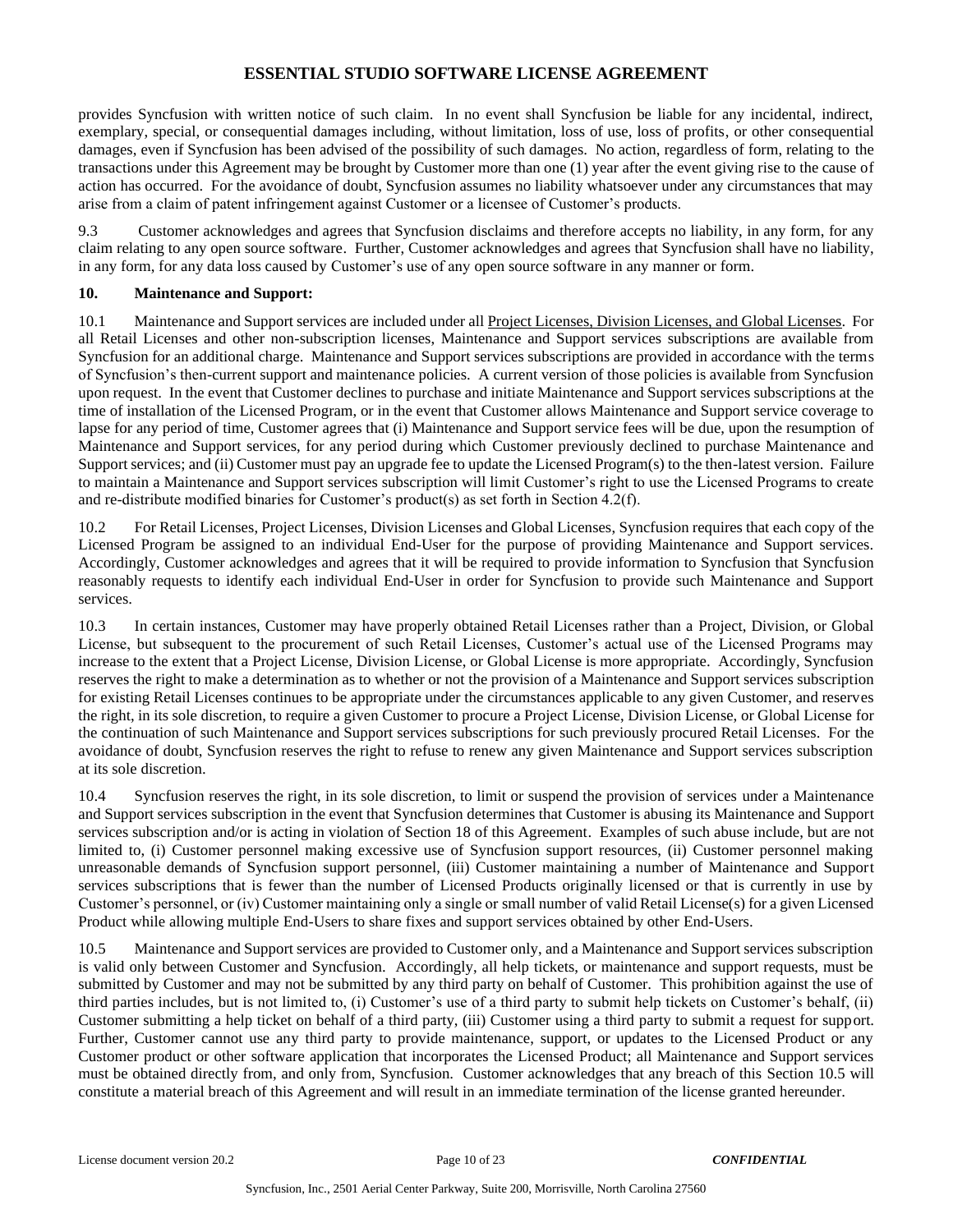#### **11. Confidentiality and Proprietary Rights:**

11.1 Other than necessary information to assign licenses, which only includes names and correlating email addresses, Syncfusion will not request, nor does Syncfusion knowingly accept, any information that can or could be considered to constitute personally identifiable information ("PII") under any law or statute. Syncfusion provides no protection, no indemnity, and no guarantees or warranty, of any kind, if You provide PII to Syncfusion. You further acknowledge and agree that if you send PII to Syncfusion, other than the information specifically requested by Syncfusion to assign licenses, then Syncfusion will treat any such disclosure as a material breach of this Agreement.

11.2 Information and data supplied by either party to the other party may include confidential or proprietary information. Confidential or proprietary information ("**Confidential Information**") means any information or data (including without limitation any formula, pattern, compilation, program, device, method, technique, or process) that is disclosed by one party (the "**Disclosing Party**") to the other party (the "**Receiving Party**") pursuant to this Agreement. Confidential Information of Syncfusion includes, but is not limited to, the terms of this Agreement, the Licensed Product, the Licensed Programs, the structure, organization, design, algorithms, methods, templates, data models, data structures, flow charts, logic flow, and screen displays associated with the Licensed Program(s), the Documentation, and pricing information. Confidential Information of Customer includes, but is not limited to, Customer's financial and business information. Confidential Information shall not include information that either party can demonstrate: (i) at the time of disclosure is in the public domain or is otherwise available to the Receiving Party other than on a confidential basis; (ii) after disclosure, becomes a part of the public domain by publication or otherwise through no fault of the Receiving Party; (iii) was disclosed to the Receiving Party by a third party not under an obligation of confidentiality to the Disclosing Party; or (iv) is or has been independently developed by the Receiving Party (as evidenced by the Receiving Party's written records) without access to any Confidential Information of the Disclosing Party.

11.3 Each party agrees: (i) to hold the Disclosing Party's Confidential Information in strict confidence; and (ii) except as expressly authorized by this Agreement, not to, directly or indirectly, use, disclose, copy, transfer, or allow access to the Confidential Information. Notwithstanding the foregoing, a Receiving Party may disclose Confidential Information of the Disclosing Party as required by law or court order; in such event, however, such party shall if legally permitted inform the other party via telephone, email, or facsimile within a reasonable period of time and, in all events, limit the extent of any such compelled disclosure to the minimum so required.

**12. Export:** Customer acknowledges that the Licensed Product, including the Licensed Assemblies, provided hereunder may be subject to the export control laws, rules, regulations, restrictions, and national security controls of the United States and other applicable foreign agencies (the "**Export Controls**"). Customer agrees to abide by the Export Controls, and that any Licensed Product and Licensed Assemblies licensed hereunder will not be exported (or re-exported from the country where it was first installed), directly or indirectly, separately or as part of a system, sold, leased, or otherwise transferred without Customer, at its own cost, first obtaining all necessary licenses from the United States Department of Commerce and any other appropriate agency of the United States Government as may be required by law. Customer acknowledges that it shall be solely responsible for determining the extent of any such licenses required, and for any costs associated with complying with the requirements of this Section 12. Customer hereby (i) represents and warrants that Customer is not an entity or person to which shipment of the Licensed Product or provision of the Maintenance and Support services, is prohibited by the Export Controls; and (ii) agrees that it shall not export, re-export, or otherwise transfer the Licensed Product to (a) any country subject to a United States trade embargo, (b) a national or resident of any country subject to a United States trade embargo, (c) any person or entity to which shipment of the Licensed Product is prohibited by the Export Controls, or (d) anyone who is engaged in activities related to the design, development, production, or use of nuclear materials, nuclear facilities, nuclear weapons, missiles, or chemical or biological weapons. Customer shall, at its expense, defend Syncfusion and its affiliates from any third party claim or action arising out of any inaccurate representation made by Customer regarding the existence of an export license, Customer's failure to provide information to Syncfusion to obtain an export license, or any allegation made against Syncfusion due to Customer's violation or alleged violation of the Export Controls (an "**Export Claim**") and shall pay any judgments or settlements reached in connection with the Export Claim as well as Syncfusion's costs of responding to any such Export Claim.

**13. Government Contracting:** If the Licensed Product is used in connection with providing goods and/or services to the United States government or any other government agency or entity contracting or subcontracting services, Customer shall ensure that no government agency or entity shall acquire any rights of any nature in the Licensed Program(s). Notwithstanding the foregoing, Customer may freely license its Customer products that include Licensed Assemblies subject to Customer's compliance with all of the limitations set forth in this Agreement. For the avoidance of doubt, the United States Government or any other government agency shall have no distribution or development rights in Customer's products that include the Licensed Assemblies under any such arrangement.

**14. Taxes:** The License Fees and any other amounts payable pursuant to the terms and conditions herein are exclusive of all national, state, regional, local, municipal, or other taxes and fees including, but not limited to, excise, sales, use, property, ad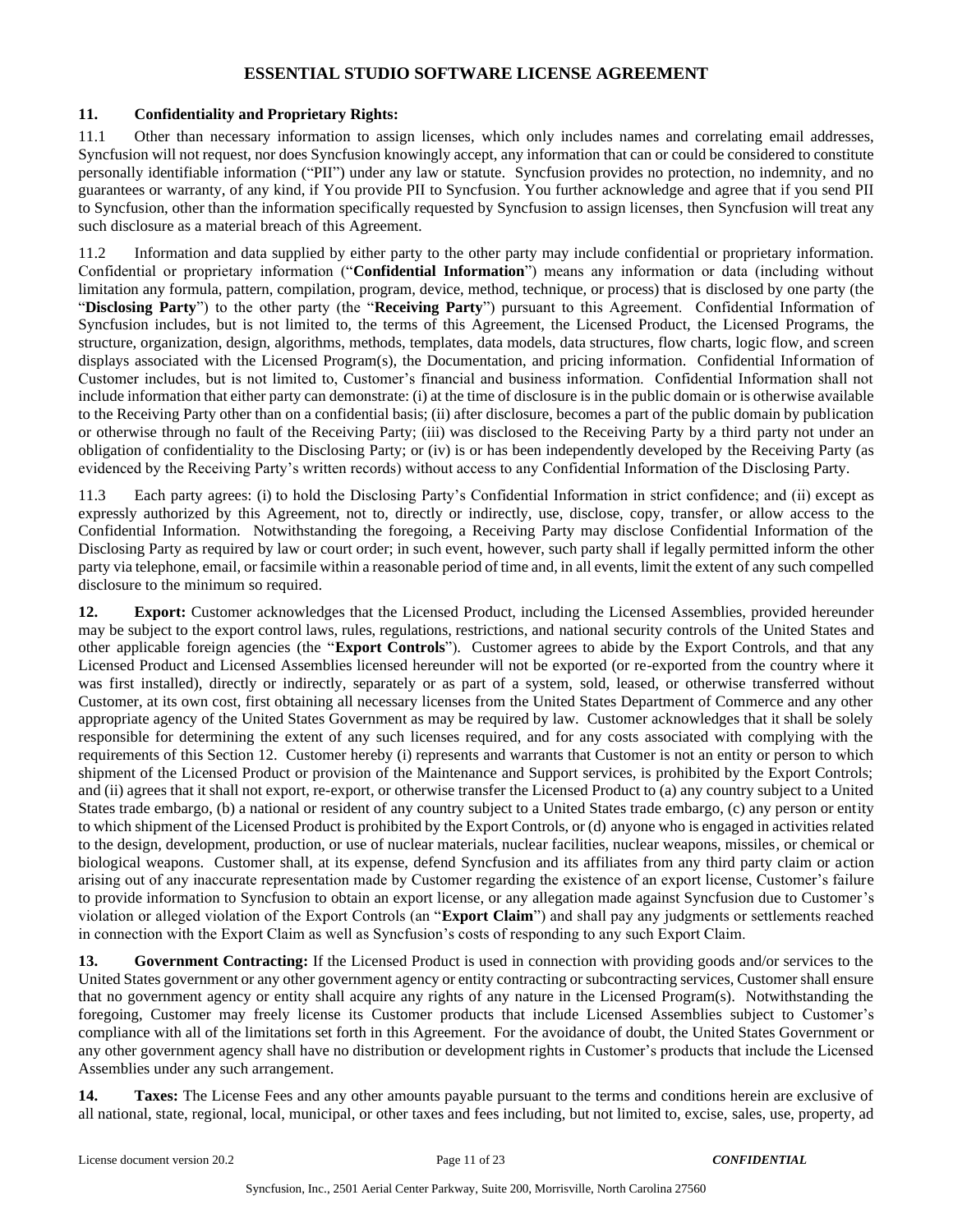valorem, intangibles, goods and services and value added taxes, customs duties, and registration fees now in force or enacted in the future, and all such taxes and fees, except taxes based on Syncfusion's net worth, capital, or net income, shall be paid directly by the Customer, or if paid by Syncfusion, Customer will reimburse Syncfusion. If You are located in a jurisdiction which requires You to deduct or withhold taxes or other amounts from any amounts due to us, You must notify us in writing. In such a case, we reserve the right to assess the withheld amount or to increase the gross amount of the applicable payment so that, after the deduction or withholding for taxes, the net amount paid to us will not be less than the amount we would have received without the required deduction or withholding.

**15. Notice:** Any notice or other communication given hereunder shall be in writing. Notice shall be considered delivered and effective upon receipt when sent by U.S. Mail, postage prepaid, or certified mail, return receipt requested, addressed to the parties as set forth above, or the date transmission is completed when delivered electronically by e-mail. Either party, upon written notice to the other, may change any name or address to which future notice shall be sent.

#### **16. Audit:**

16.1 **General Audit:** Customer shall prepare and maintain, in accordance with sound, generally accepted accounting practices, complete and accurate books of account and records (specifically including, without limitation, the originals or copies of documents supporting entries in the books of account) covering all transactions arising out of or relating to this Agreement. Syncfusion, and at its discretion its duly authorized independent certified public accountant, shall have the right, no more than twice per calendar year, during regular business hours, during the period of time that Customer possesses any copy of the Licensed Product, and for two (2) years thereafter, to audit said books of account and records and examine all other documents and materials in the possession or under the control of Customer with respect to the subject matter and the terms of this Agreement. All such books of account, records, and documents shall be kept available by customer for at least two (2) years after the last copy of the Licensed Product has been deleted or destroyed and certification of the same has been provided to Syncfusion. If the result of any audit of Customer's books and records demonstrates that Customer's payments were less than the amount which should have been paid, Customer shall make payment of any discrepancy revealed by said audit within fifteen (15) days after Syncfusion's demand therefore and, if the discrepancy is in amount equal to three percent (3%) or more of the payments made with respect to payments due hereunder, Customer shall reimburse Syncfusion for the cost of such audit.

16.2 **Under-licensing / Verification of End-Users:** As set forth in Section 4.2 above, each individual End-User must have an assigned copy of the Licensed Product.

(a) For **Retail Licenses**, Syncfusion reserves the sole right to make a determination as to how many End-Users a Customer has, and to require Customer to obtain additional copies of the Licensed Product if in Syncfusion's sole opinion Customer was previously under-licensed. In addition, the cost of a Maintenance and Support services subscription is dependent upon the number of End-Users that exist at the time such Maintenance and Support services subscription is renewed.

(b) For **Project, Division, or Global Licenses**, Syncfusion reserves the sole right to make a determination as to whether Customer's use is in compliance with the scope of the license procured.

(c) Therefore, Customer acknowledges and agrees that it must cooperate with Syncfusion in providing whatever information Syncfusion reasonably requires in order to determine the size of Customer's development teams without necessitating that Syncfusion make on on-site audit as allowed. Failure to provide such cooperation is a material breach under this Agreement that is not subject to cure, and Syncfusion reserves the right to immediately and without further notice terminate all rights licensed under this Agreement for such breach.

## **17. General:**

17.1 Customer may not assign any of its obligations, rights, or remedies hereunder and any such attempted assignment shall be null and void.

17.2 The waiver or failure of either party to exercise in any respect any right provided for herein shall not be deemed a waiver of any further right hereunder. This Agreement constitutes the complete understanding between the parties with respect to the subject matter herein and supersedes all proposals, all previous negotiations and agreements, written or oral, express or implied, between the parties with respect to the subject matter herein. This Agreement may not be waived, altered, amended, or modified except in writing, directly referencing the Agreement, and signed by authorized representatives of both parties.

17.3 It is expressly agreed that the parties are acting hereunder as independent contractors. Under no circumstances shall any of the employees of one party act on behalf of, or be deemed the employees of, the other party for any purpose.

17.4 Syncfusion shall have the right, but no obligation, to use Customer's name and Customer's logo in a list of Syncfusion's licensees. Such list of licensees will only identify Customer by name and/or logo, but will not make any statement about the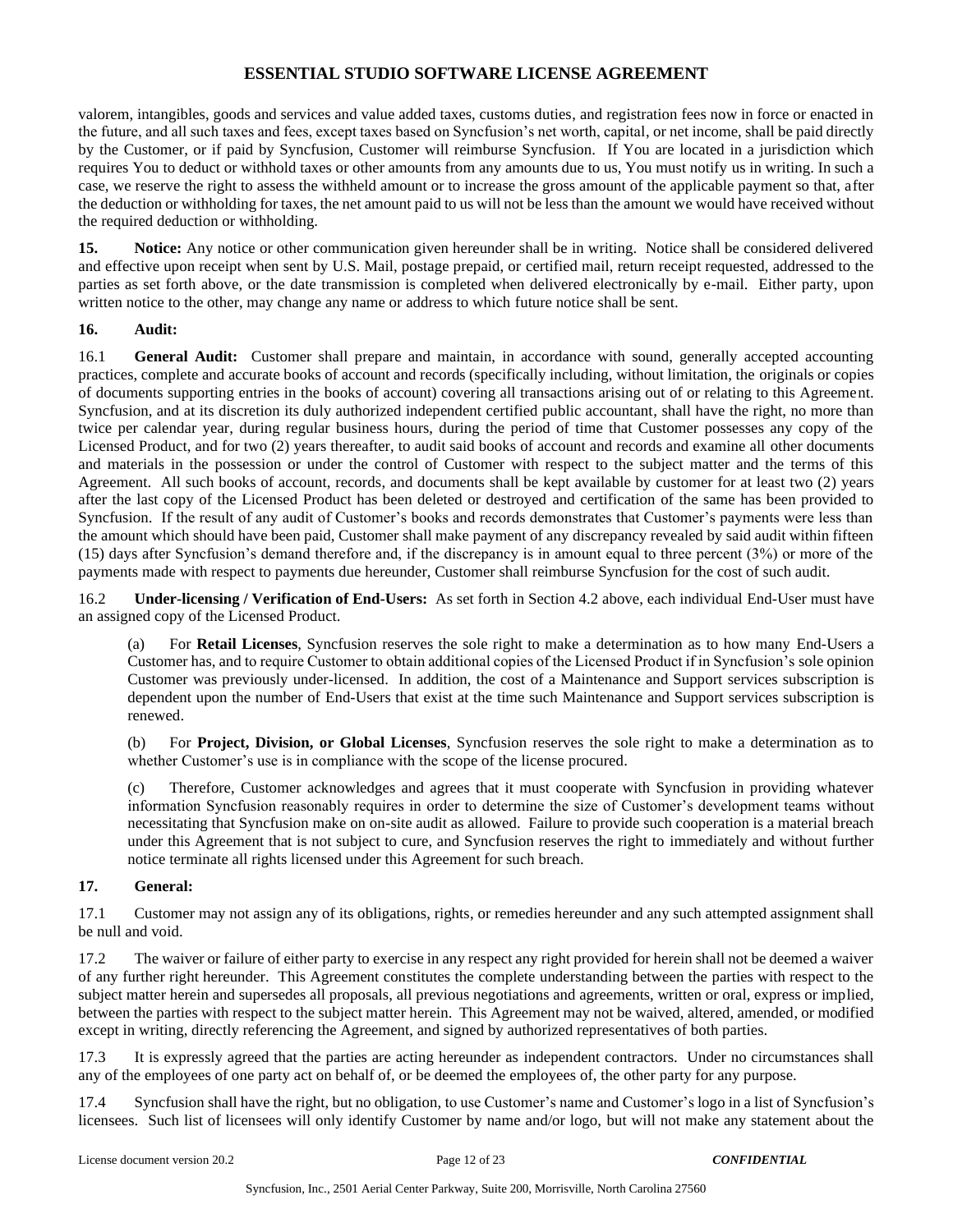relationship between Syncfusion and Customer without Customer's permission. Syncfusion will remove Customer's name from any such list upon sixty (60) days' written notice from Customer.

17.5 Customer acknowledges and agrees that Syncfusion shall have the right, but no obligation, to provide communication to the Customer, in multiple forms, to include email, without a violation of any email regulation or law, including but not limited to the CAN-SPAM Act of 2003 or similar laws and/or regulations. Customer may opt out of receiving marketing emails by contacting sales@syncfusion.com.

17.6 If any provision of this Agreement is determined by a court of competent jurisdiction to be invalid or unenforceable, such determination shall not affect the validity or enforceability of any other part or provision of this Agreement.

17.7 The obligations of Customer under Sections 5, 11, 12 and 13 hereof are of a special and unique character which gives them a peculiar value to Syncfusion and its Vendors for which neither Syncfusion nor its Vendors can be reasonably or adequately compensated in damages in the event Customer breaches such obligations. Therefore, Syncfusion and its Vendors shall, in addition to other remedies which may be available, each be entitled to injunctive and other equitable relief in the event of the breach or threatened breach of such obligations.

17.8 Any controversy or claim arising out of or relating to this Agreement, or the breach thereof, shall be settled by arbitration administered by the American Arbitration Association under its Commercial Arbitration Rules. The number of arbitrators shall be three (3), with one (1) arbitrator being named by each party and the third arbitrator being chosen by the other two (2) arbitrators. The place of arbitration shall be Raleigh, North Carolina, and the laws of North Carolina shall apply. Judgment on the award rendered by the arbitrator(s) may be entered in any court having jurisdiction thereof.

17.9 This Agreement shall be governed by the substantive laws of the state of North Carolina without regard to any conflict of law provisions. This Agreement will not be governed by the United Nations Convention of Contracts for the International Sale of Goods, or by the Uniform Commercial Code, the application of which is expressly excluded. The parties agree that sole jurisdiction and venue for any dispute relating to this Agreement shall be in a federal or state court located in Wake County, North Carolina.

17.10 This Agreement shall be binding on you by your clicking on the "YES" button and/or downloading and using the licensed product. If the parties hereto execute this Agreement in writing by an exchange of faxed signed copies hereof, it shall be binding by such exchange of signed copies. In the event of such an exchange, this Agreement shall become binding on both parties and shall constitute admissible evidence of the existence and binding effect of this Agreement.

17.11 The terms and conditions of this Agreement apply to any and all Vendor software included with or embedded in the Licensed Program(s).

**18. Bullying or Harassing Behavior:** Customer may not display Bullying or Harassing Behavior when engaging with Syncfusion's employees or associates; such acts will constitute a material breach of this Agreement. For purposes of this Agreement, "Bullying or Harassing Behavior" shall mean any written, electronic, or verbal communication, or physical act, which is insulting, hurtful, hostile, vindictive, cruel, or malicious that may cause humiliation or intimidation. Bullying or Harassing Behavior also includes, but is not limited to, acts reasonably perceived as being motivated by any actual or perceived differentiating characteristic, such as race, color, religion, ancestry, national origin, gender, socioeconomic status, gender identity, physical appearance, sexual orientation, or mental, physical, developmental, or sensory disability.

#### IF YOU DO NOT AGREE WITH THE ABOVE TERMS AND CONDITIONS, DO NOT DOWNLOAD, INSTALL, OR USE THE LICENSED PRODUCT.

YES I agree to be bound by the terms and conditions of this License Agreement.

NO I decline to be bound by the terms and conditions of this License Agreement.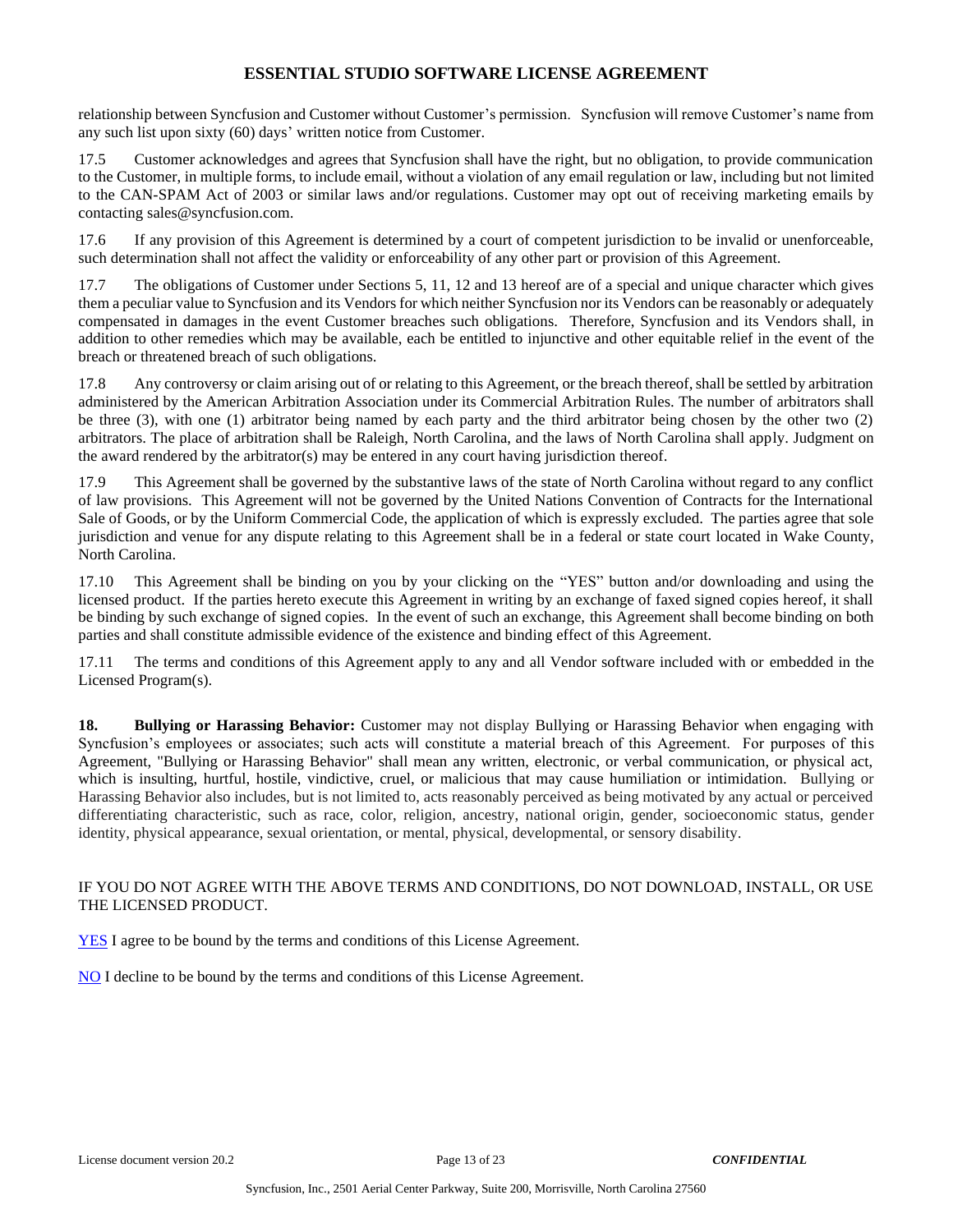## **Schedule A**

#### **Deployment Licenses**

### **Licensed Products for operation under Server Environments**

Products currently enabled for use with server environments include ASP.NET, and ASP.NET MVC, and .NET Core.

All products subject to the terms specified in this agreement. Products deployed on a server may not be used for software development purposes unless each user accessing such product is duly licensed under the terms of this agreement.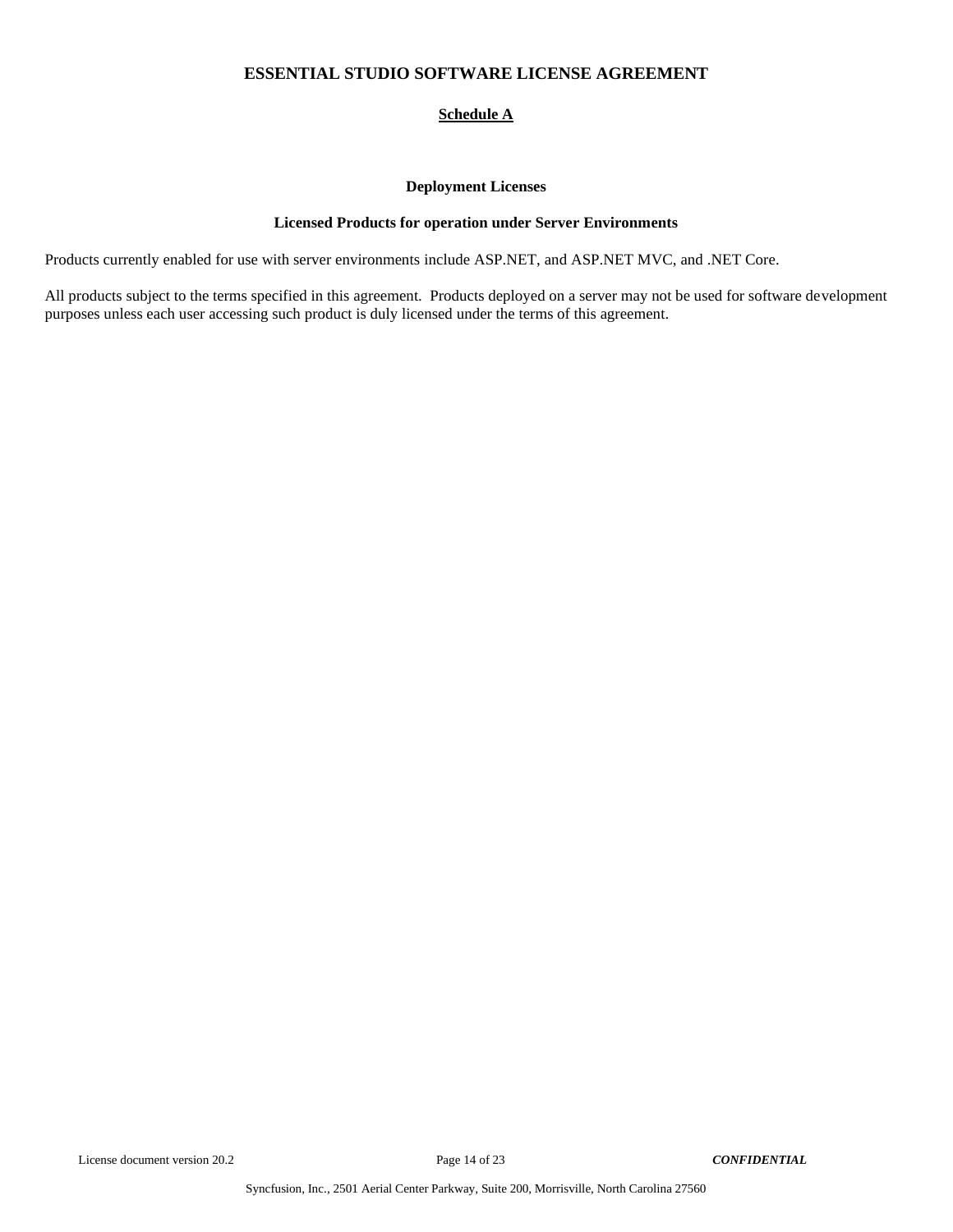### **Schedule B**

#### **List of Licensed Programs included with different versions of Essential® Studio**

Individual products: Individual Essential® components may be obtained separately (Essential® Tools, Essential® Grid, etc.).

**Maintenance Renewals:** Maintenance renewals for existing licenses for the respective Editions of Essential® Studio, as well as for individually-licensed Essential® components, are available for a specified period of time. The various maintenance renewals are referred to as follows:

Essential® Studio – Enterprise Edition –Subscription (Source or Binary)

Essential® Tools – Subscription (Essential® Grid – Subscription, etc.)

The Report Viewer SDK is licensed only as part of Essential Studio. If you wish to license this product as a standalone product, please purchase from BoldReports.com. For clarity, the Report Viewer SDK is not included with individually licensed Essential® Components such as Essential Grid, Essential Tools, etc.

#### **Server Deployment Licenses by Product Name**

Unlimited for all products where the technology supports it subject to the terms of this agreement. Products deployed on a server may not be used for software development purposes unless each user accessing such product is duly licensed under the terms of this agreement.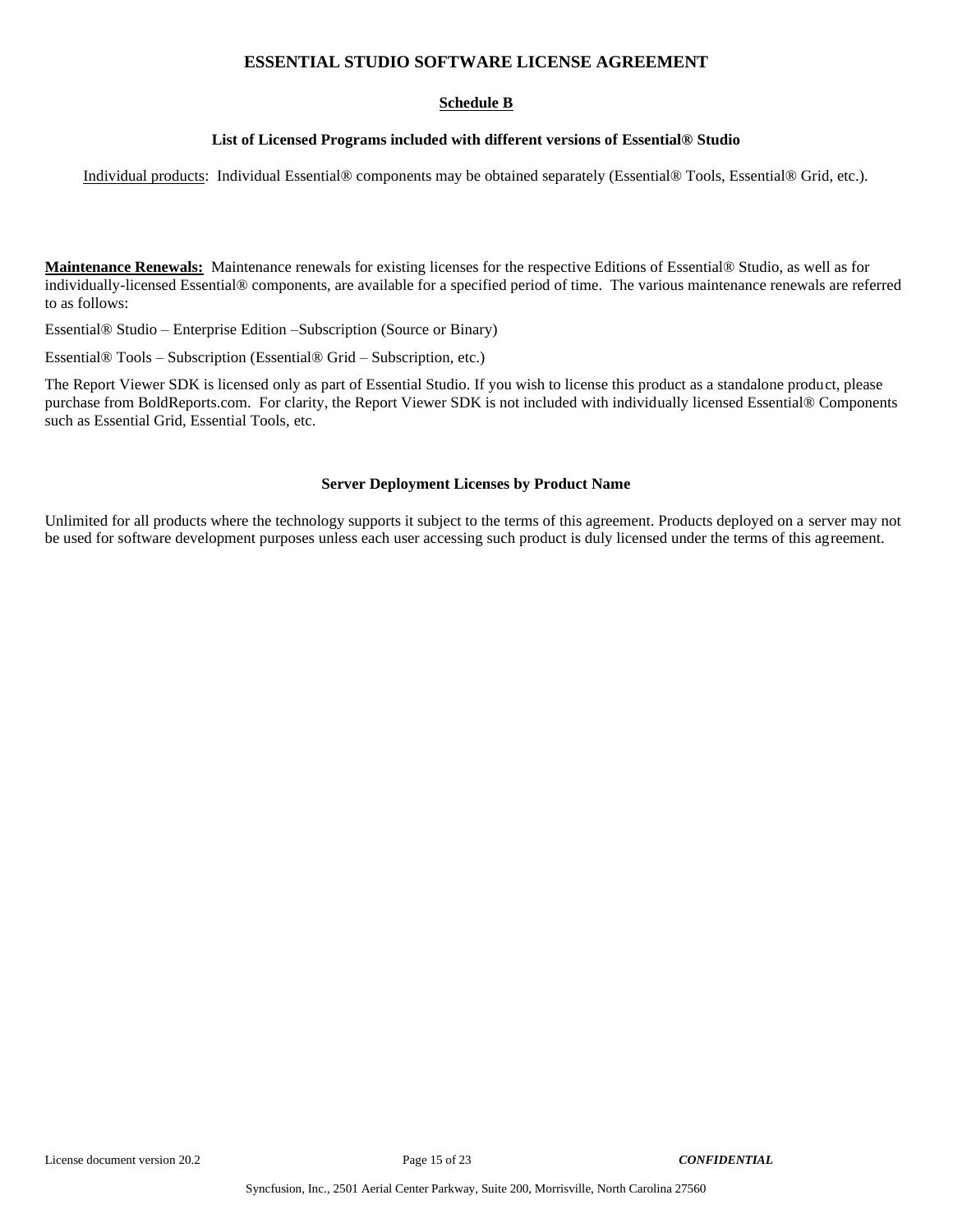# **Schedule C**

### **Licensed Assemblies**

#### **Assemblies that are not redistributable**

| <b>Assembly name</b>           | Redistributable |
|--------------------------------|-----------------|
| DemoCommon.dll                 | N <sub>0</sub>  |
| Syncfusion.DemoUtility.dll     | N <sub>0</sub>  |
| Syncfusion.DemoUtility.MVC.dll | N <sub>0</sub>  |
| Syncfusion.OlapSampleUtils.dll | N <sub>0</sub>  |
| Syncfusion.SampleLayout.dll    | N <sub>0</sub>  |

**Assemblies that are redistributable are anything else that contains "Syncfusion" in the assembly name. A full list is available upon request.**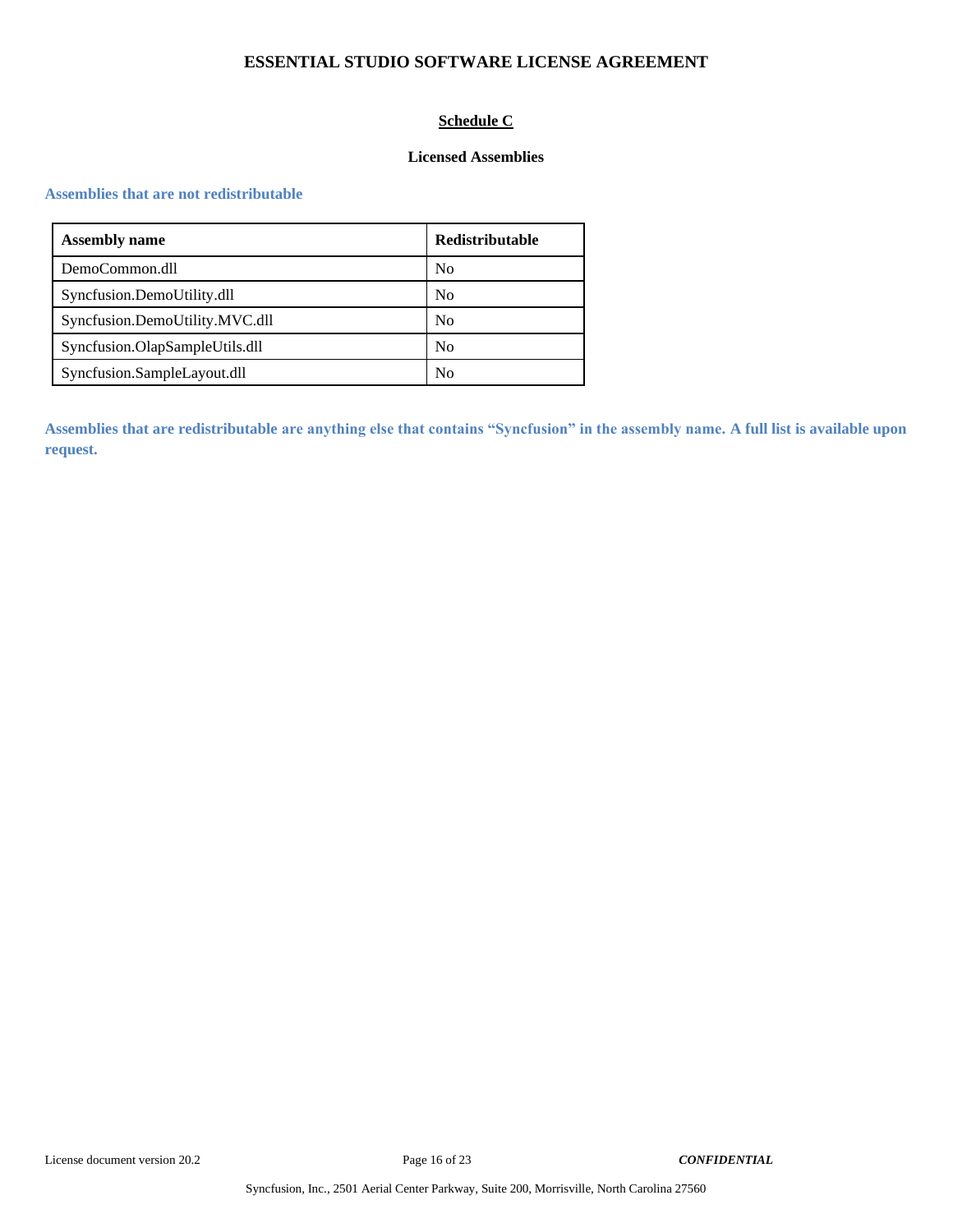## **Schedule D**

#### **Third Party Licenses and Attributions**

Syncfusion provides the Internet links below for Customer's convenience only and makes no representation or warranty with regard thereto. Customer acknowledges and agrees that the Licensed Programs may contain components listed below. Syncfusion makes no representation or warranty with regard to the below links accuracy, completeness, or permanence.

Customer acknowledges and agrees that Customer remains solely liable for any claims that arise from Customer's use of the Microsoft® Visual Studio® tool set, including without limitation the jQuery JavaScript library, the JsRender library, the RequireJS library, the jQuery Easing library, the jQuery Globalize library, the ExplorerCanvas library, the WebGrease library, the Microsoft Ajax Minifier, the FileSaver library, the JsViews and/or incorporation of any components thereof into Customer products and that Syncfusion shall have no liability whatsoever under any circumstances. As such, Syncfusion shall have no liability whatsoever under any circumstances with regards to such use.

Additionally, Syncfusion does not require the use of the frameworks below. Syncfusion does not provide any warranty, indemnity or any protection for the use of these frameworks. Syncfusion provides the extensions and the associated frameworks purely for the convenience of customers who choose to use these frameworks under the terms and conditions of the framework.

| Number                  | <b>Third Party Software</b>                                                                                                                                                                                                                                                                                                                                                                                                                                                                                                                                                     | <b>License Type</b>                                                                                                                                                                                                                                                                                                                               | GitHub/                                                                                     | <b>License Links</b>                                                         |
|-------------------------|---------------------------------------------------------------------------------------------------------------------------------------------------------------------------------------------------------------------------------------------------------------------------------------------------------------------------------------------------------------------------------------------------------------------------------------------------------------------------------------------------------------------------------------------------------------------------------|---------------------------------------------------------------------------------------------------------------------------------------------------------------------------------------------------------------------------------------------------------------------------------------------------------------------------------------------------|---------------------------------------------------------------------------------------------|------------------------------------------------------------------------------|
|                         | <b>Name</b>                                                                                                                                                                                                                                                                                                                                                                                                                                                                                                                                                                     |                                                                                                                                                                                                                                                                                                                                                   | <b>Microsoft</b><br><b>Reference links</b>                                                  |                                                                              |
| $\mathbf{1}$            | Chromium                                                                                                                                                                                                                                                                                                                                                                                                                                                                                                                                                                        | The Licensed Product(s) may utilize<br>third party open-source software code<br>and technologies from Chromium. It is<br>your obligation to understand and abide<br>by any Chromium terms; Syncfusion<br>shall have no liability whatsoever under<br>any circumstances arising from third<br>party open-source software code and<br>technologies. | N/A                                                                                         | http://www.chromium.org                                                      |
| $\boldsymbol{2}$        | Microsoft <sup>®</sup> Office<br>2007/2010/2013 User<br>Interface                                                                                                                                                                                                                                                                                                                                                                                                                                                                                                               | Microsoft                                                                                                                                                                                                                                                                                                                                         | http://msdn2.mic<br>rosoft.com/en-<br>us/office/aa9738<br>$09.$ aspx                        | N/A                                                                          |
| $\overline{\mathbf{3}}$ | The jQuery JavaScript<br>library,<br>the JsRender library, the<br>RequireJS library, the<br>jQuery Easing library, the<br>jQuery Globalize library, the<br>ExplorerCanvas library, the<br>WebGrease library, the<br>Microsoft Ajax Minifier, the<br>FileSaver library and the<br>JsViews are included as a<br>component of the ASP.NET,<br>JavaScript & ASP.NET<br>MVC platforms. In late<br>2008.<br>Microsoft <sup>®</sup> announced its<br>intention to distribute and<br>support the jQuery<br>JavaScript library as part of<br>its Visual<br>Studio <sup>®</sup> tool set. | Microsoft                                                                                                                                                                                                                                                                                                                                         | http://weblogs.as<br>p.net/scottgu/arc<br>hive/2008/09/28/j<br>query-and-<br>microsoft.aspx | https://www.microsoft.com/web/w<br>ebpi/eula/aspnetcomponent rtw en<br>u.htm |
| $\overline{\mathbf{4}}$ | iOuery JavaScript library                                                                                                                                                                                                                                                                                                                                                                                                                                                                                                                                                       | <b>MIT</b>                                                                                                                                                                                                                                                                                                                                        | https://github.co<br>m/jquery/jquery                                                        | https://github.com/jquery/jquery/bl<br>ob/main/LICENSE.txt                   |

License document version 20.2 Page 17 of 23 *CONFIDENTIAL*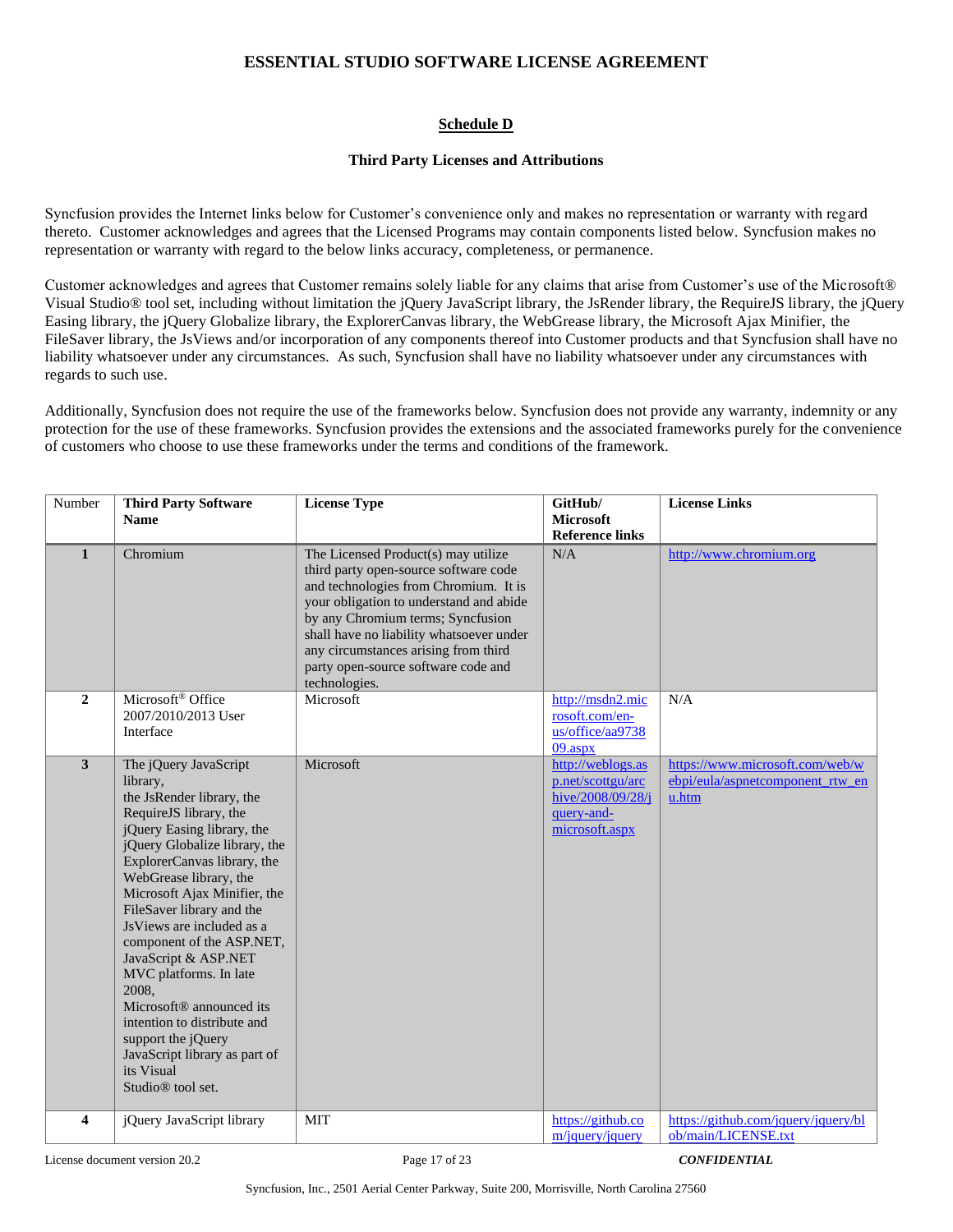| 5               | <b>JsRender</b>                      | <b>MIT</b>              | https://github.co<br>m/BorisMoore/js<br>render                        | https://github.com/BorisMoore/jsre<br>nder/blob/master/MIT-<br><b>LICENSE.txt</b>           |
|-----------------|--------------------------------------|-------------------------|-----------------------------------------------------------------------|---------------------------------------------------------------------------------------------|
| 6               | jQuery Easing                        | <b>BSD</b>              | https://github.co<br>m/gdsmith/jquery<br>easing                       | https://github.com/gdsmith/jquery.<br>easing/blob/master/LICENSE-<br>BSD-3-Clause.txt       |
| $7\overline{ }$ | jQuery Globalize                     | <b>MIT</b>              | https://github.co<br>m/jquery/globaliz<br>e                           | https://github.com/jquery/globalize<br>/blob/master/LICENSE                                 |
| 8               | ExplorerCanvas                       | <b>APACHE</b>           | https://github.co<br>m/arv/explorerca<br>nvas                         | https://github.com/arv/ExplorerCan<br>vas/blob/master/COPYING                               |
| 9               | WebGrease                            | Microsoft               | https://www.nug<br>et.org/packages/<br>WebGrease/                     | https://www.microsoft.com/web/w<br>ebpi/eula/aspnetcomponent_rtw_E<br>NU.htm                |
| 10              | Microsoft Ajax Minifier              | Microsoft               | https://github.co<br>m/microsoft/ajax<br>min                          | https://github.com/microsoft/ajaxm<br>in/blob/master/LICENSE                                |
| 11              | FileSaver library                    | <b>MIT</b>              | https://github.co<br>m/eligrey/FileSa<br>ver.is/                      | https://github.com/eligrey/FileSave<br>r.js/blob/master/LICENSE.md                          |
| 12              | JsViews library                      | <b>MIT</b>              | https://github.co<br>m/BorisMoore/js<br>views                         | https://github.com/BorisMoore/jsvi<br>ews/blob/master/MIT-<br><b>LICENSE.txt</b>            |
| 13              | RequireJS library                    | <b>MIT</b>              | https://github.co<br>m/requirejs/requi<br>rejs                        | https://github.com/requirejs/require<br>js/blob/master/LICENSE                              |
| 14              | less.js library                      | <b>APACHE 2.0</b>       | http://lesscss.org/<br>#getting-started                               | https://github.com/less/less.js/blob/<br>master/LICENSE                                     |
| 15              | linq.js                              | <b>MIT</b>              | https://github.co<br>m/mihaifm/linq                                   | https://github.com/mihaifm/linq/bl<br>ob/master/LICENSE                                     |
| 16              | jquery-quicksearch                   | <b>MIT</b>              | https://github.co<br>m/DeuxHuitHuit/<br>quicksearch                   | https://github.com/DeuxHuitHuit/q<br>uicksearch/blob/master/LICENSE                         |
| 17              | jquery-unobtrusive.ajax              | <b>APACHE 2.0</b>       | https://github.co<br>m/aspnet/jquery-<br>ajax-unobtrusive             | https://github.com/aspnet/jquery-<br>ajax-<br>unobtrusive/blob/master/LICENSE<br>.txt       |
| 18              | jquery-validation-<br>unobtrusive.js | APACHE 2.0              | https://github.co<br>m/aspnet/jquery-<br>validation-<br>unobtrusive   | https://github.com/aspnet/jquery-<br>validation-<br>unobtrusive/blob/master/LICENSE<br>.txt |
| 19              | jquery-validation                    | $\rm MIT$               | https://github.co<br>$m$ /jquery-<br>validation/jquery<br>-validation | https://github.com/jquery-<br>validation/jquery-<br>validation/blob/master/LICENSE.<br>md   |
| 20              | moment.js                            | <b>MIT</b>              | https://github.co<br>m/moment/mome<br>nt                              | https://github.com/moment/momen<br>t/blob/develop/LICENSE                                   |
| 21              | jQuery.cookie                        | <b>MIT</b>              | https://github.co<br>m/carhartl/jquery<br>-cookie                     | https://github.com/carhartl/jquery-<br>cookie/blob/master/MIT-<br><b>LICENSE.txt</b>        |
| 22              | json.simple                          | Custom - MIT Derivative | https://github.co<br>m/stleary/JSON-<br>java                          | https://github.com/stleary/JSON-<br>java/blob/master/LICENSE                                |
| 23              | PrismJS                              | <b>MIT</b>              | https://github.co<br>m/PrismJS/prism                                  | https://github.com/PrismJS/prism/b<br>lob/master/LICENSE                                    |
| 24              | core.js                              | MIT                     | https://github.co<br>m/zloirock/core-<br>is                           | https://github.com/zloirock/core-<br>js/blob/master/LICENSE                                 |
| 25              | plugin-json                          | MIT                     | https://github.co<br>m/systemjs/plugi<br>$n$ -json                    | https://github.com/systemjs/plugin-<br>json/blob/master/LICENSE                             |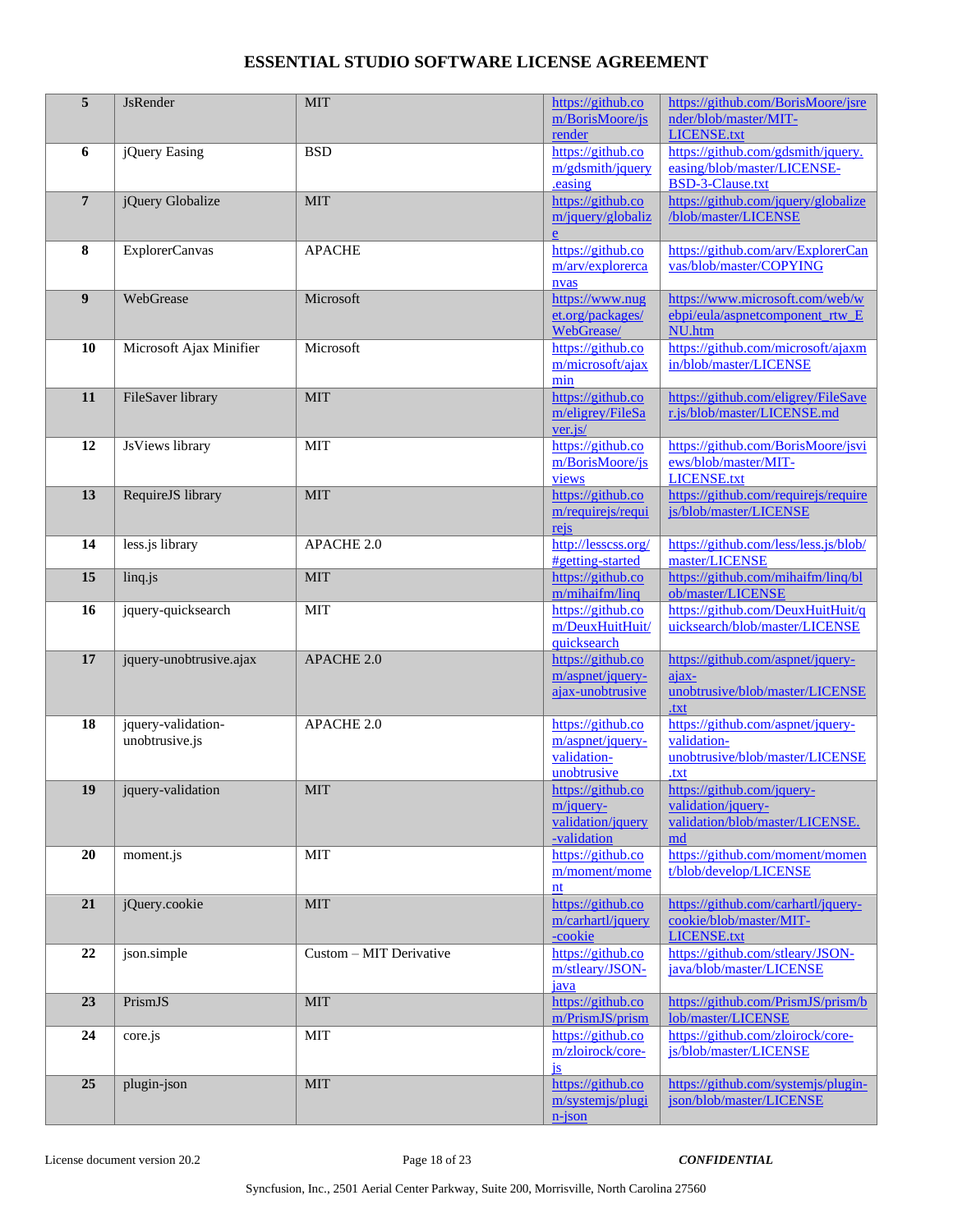| 26 | system.js                             | <b>MIT</b>                                                                                                                                                                                                                           | https://github.co<br>m/systemjs/syste<br>mis                                      | https://github.com/systemjs/system<br>js/blob/master/LICENSE                        |
|----|---------------------------------------|--------------------------------------------------------------------------------------------------------------------------------------------------------------------------------------------------------------------------------------|-----------------------------------------------------------------------------------|-------------------------------------------------------------------------------------|
| 27 | jquery.signalr                        | APACHE 2.0                                                                                                                                                                                                                           | https://github.co<br>m/SignalR/bower<br>-signalr                                  | https://github.com/SignalR/bower-<br>signalr/blob/master/LICENSE.md                 |
| 28 | crossroads.is                         | <b>MIT</b>                                                                                                                                                                                                                           | https://github.co<br>m/millermedeiros<br>/crossroads.js                           | https://github.com/millermedeiros/<br>crossroads.js#license                         |
| 29 | rx.js                                 | <b>APACHE 2.0</b>                                                                                                                                                                                                                    | https://www.npm<br>js.com/package/r<br>xis                                        | https://github.com/ReactiveX/rxjs/<br>blob/master/LICENSE.txt                       |
| 30 | zone.js                               | <b>MIT</b>                                                                                                                                                                                                                           | https://www.npm<br>js.com/package/z<br>one.js                                     | https://github.com/angular/angular/<br>blob/master/LICENSE                          |
| 31 | base64.js                             | BSD 3-Clause "New" or "Revised"                                                                                                                                                                                                      | https://github.co<br>m/dankogai/js-<br>base64                                     | https://github.com/dankogai/js-<br>base64/blob/main/LICENSE.md                      |
| 32 | gradient-parser.js library            | <b>MIT</b>                                                                                                                                                                                                                           | https://github.co<br>m/rafaelcaricio/g<br>radient-parser                          | https://github.com/rafaelcaricio/gra<br>dient-parser/blob/master/LICENSE            |
| 33 | Microsoft.AspNetCore.Http             | <b>APACHE 2.0</b>                                                                                                                                                                                                                    | https://www.nug<br>et.org/packages/<br>Microsoft.AspNe<br>tCore.Http/             | https://raw.githubusercontent.com/<br>aspnet/AspNetCore/2.0.0/LICENS<br>E.txt       |
| 34 | Microsoft.AspNetCore.Local<br>ization | APACHE 2.0                                                                                                                                                                                                                           | https://www.nug<br>et.org/packages/<br>Microsoft.AspNe<br>tCore.Localizatio<br>n/ | https://raw.githubusercontent.com/<br>aspnet/AspNetCore/2.0.0/LICENS<br>E.txt       |
| 35 | System.Reflection.Emit                | <b>MIT</b>                                                                                                                                                                                                                           | https://www.nug<br>et.org/packages/S<br>ystem.Reflection.<br>Emit                 | https://licenses.nuget.org/MIT                                                      |
| 36 | <b>Tesseract library</b>              | APACHE 2.0                                                                                                                                                                                                                           | https://github.co<br>m/tesseract-<br>ocr/tesseract                                | https://github.com/tesseract-<br>ocr/tesseract/blob/main/LICENSE                    |
| 37 | WPF Shell Integration<br>Library      | Microsoft® public license ("MS PL")                                                                                                                                                                                                  | https://github.co<br>m/joecastro/wpf-<br>shell                                    | https://github.com/joecastro/wpf-<br>shell/blob/master/license.md                   |
| 38 | WriteableBitmapEx library             | <b>MIT</b>                                                                                                                                                                                                                           | https://github.co<br>m/reneschulte/W<br>riteableBitmapEx                          | https://github.com/reneschulte/Writ<br>eableBitmapEx/blob/master/LICE<br><b>NSE</b> |
| 39 | <b>Essential Maps</b>                 | Public Domain                                                                                                                                                                                                                        | http://www.natur<br>alearthdata.com/a<br>bout/terms-of-<br>use/                   | N/A                                                                                 |
| 40 | <b>Fast Reflection Library</b>        | MS-PL                                                                                                                                                                                                                                | https://github.co<br>m/syncfusion/Fas<br>tReflectionLib                           | https://github.com/syncfusion/Fast<br>ReflectionLib/blob/master/LICEN<br>SE         |
| 41 | 7-Zip LZMA SDK Library                | Custom                                                                                                                                                                                                                               | http://www.7-<br>zip.org/sdk.html                                                 | https://www.7-zip.org/sdk.html                                                      |
| 42 | Microsoft - Windows<br>Environment    | Customer acknowledges and agrees that<br>it must obtain licenses from Microsoft®<br>for any and all software<br>products reasonably required for any<br>software developer to operate in a<br>Windows® environment.                  | N/A                                                                               | N/A                                                                                 |
| 43 | $Xamarin - Xamarin$<br>Environment    | Further, Customer acknowledges and<br>agrees that it must obtain licenses from<br>Xamarin, Inc. for any and all<br>software products reasonably required<br>for any software developer to operate in<br>a Xamarin™ environment. This | N/A                                                                               | N/A                                                                                 |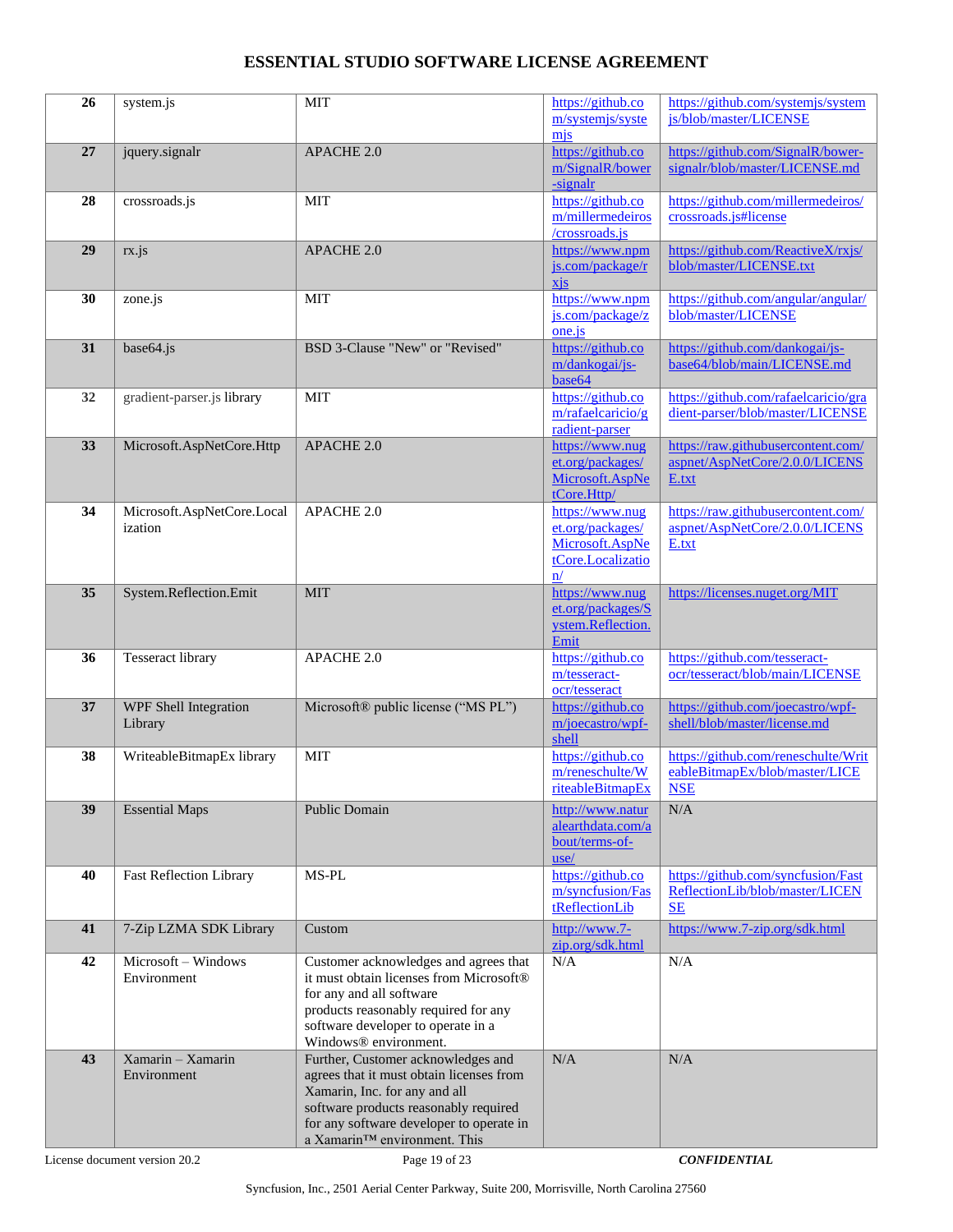|    |                            | requirement shall apply only if Customer<br>uses products designed for the Xamarin<br>platform.                                                                                                                                                                                                                                                                                                                              |                                                                                                               |                                                                                    |
|----|----------------------------|------------------------------------------------------------------------------------------------------------------------------------------------------------------------------------------------------------------------------------------------------------------------------------------------------------------------------------------------------------------------------------------------------------------------------|---------------------------------------------------------------------------------------------------------------|------------------------------------------------------------------------------------|
| 44 | Roboto type family         | APACHE 2.0                                                                                                                                                                                                                                                                                                                                                                                                                   | https://fonts.goog<br>le.com/specimen/<br>Roboto                                                              | https://fonts.google.com/specimen/<br>Roboto#license                               |
| 45 | Apple – iOS Environment    | Further, Customer acknowledges and<br>agrees that it must obtain licenses from<br>Apple, Inc. for any and all<br>software products reasonably required<br>for any software developer to operate in<br>any environment provided by<br>Apple such as the iOS™ environment.<br>This requirement shall apply only if<br>Customer uses products designed to<br>operate in any Apple provided<br>platforms.                        | N/A                                                                                                           | N/A                                                                                |
| 46 | JavaScript Runtime         | Customer acknowledges and agrees that<br>it must obtain licenses from providers of<br>JavaScript Runtime.                                                                                                                                                                                                                                                                                                                    | N/A                                                                                                           | N/A                                                                                |
| 47 | Google - Android Runtime   | Customer acknowledges and agrees that<br>it must obtain licenses from Google, Inc.<br>and any contributing licensors for any<br>and all software products reasonably<br>required for any software developer to<br>operate in any environment provided by<br>Google such as the Android™<br>environment. This requirement shall<br>apply only if Customer uses products<br>designed to operate in the Android<br>environment. | N/A                                                                                                           | N/A                                                                                |
| 48 | Fuse.js                    | APACHE 2.0                                                                                                                                                                                                                                                                                                                                                                                                                   | https://github.co<br>m/krisk/Fuse                                                                             | https://github.com/krisk/Fuse/blob/<br>master/LICENSE                              |
| 49 | Ember Cli Babel            | <b>MIT</b>                                                                                                                                                                                                                                                                                                                                                                                                                   | https://github.co<br>m/babel/ember-<br>cli-babel                                                              | https://github.com/babel/ember-cli-<br>babel/blob/master/LICENSE                   |
| 50 | Ember Cli Html Bars        | <b>MIT</b>                                                                                                                                                                                                                                                                                                                                                                                                                   | https://github.co<br>m/ember-<br>cli/ember-cli-<br>htmlbars                                                   | https://github.com/ember-<br>cli/ember-cli-<br>htmlbars/blob/master/LICENSE.m<br>d |
| 51 | Newtonsoft.Json            | <b>MIT</b>                                                                                                                                                                                                                                                                                                                                                                                                                   | https://github.co<br>m/JamesNK/New<br>tonsoft.Json<br>https://www.nug<br>et.org/packages/<br>Newtonsoft.Json/ | https://github.com/JamesNK/Newt<br>onsoft.Json/blob/master/LICENSE.<br>md          |
| 52 | Win2D.uwp v 9.6            | <b>MIT</b>                                                                                                                                                                                                                                                                                                                                                                                                                   | https://github.co<br>m/Microsoft/Win<br>2D                                                                    | https://github.com/microsoft/Win2<br>D/blob/reunion_master/LICENSE.t<br>xt         |
| 53 | Elasticlunr.js             | <b>MIT</b>                                                                                                                                                                                                                                                                                                                                                                                                                   | https://github.co<br>m/weixsong/elast<br>iclunr.js                                                            | https://github.com/weixsong/elastic<br>lunr.js/blob/master/LICENSE                 |
| 54 | canvag.js. Library         | <b>MIT</b>                                                                                                                                                                                                                                                                                                                                                                                                                   | https://github.co<br>m/canvg/canvg                                                                            | https://github.com/canvg/canvg/blo<br>b/master/LICENSE                             |
| 55 | CodeMirror library         | <b>MIT</b>                                                                                                                                                                                                                                                                                                                                                                                                                   | https://github.co<br>m/codemirror/Co<br>deMirror                                                              | https://github.com/codemirror/Cod<br>eMirror/blob/master/LICENSE                   |
| 56 | SkiaSharp library          | <b>MIT</b>                                                                                                                                                                                                                                                                                                                                                                                                                   | https://github.co<br>m/mono/SkiaSha<br>$\mathbf{r}$                                                           | https://github.com/mono/SkiaSharp<br>/blob/main/LICENSE.md                         |
| 57 | SkiaSharp.HarfBuzz library | <b>MIT</b>                                                                                                                                                                                                                                                                                                                                                                                                                   | https://github.co<br>m/mono/SkiaSha<br>$\mathbf{p}$                                                           | https://github.com/mono/SkiaSharp<br>/blob/main/LICENSE.md                         |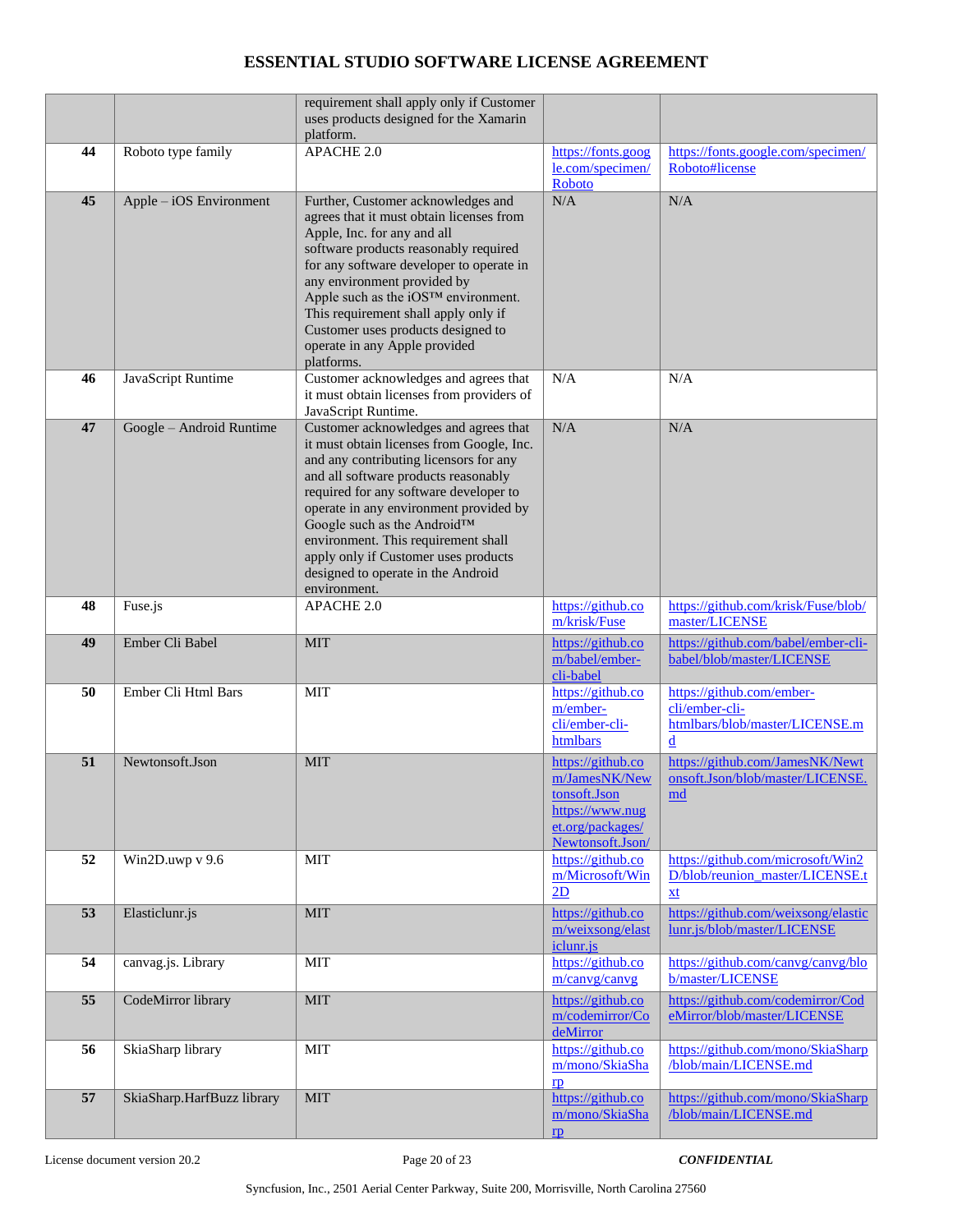| 58 | ColorCode.WinUI library                | MS-PL                                                                                                 | https://github.co<br>m/CommunityTo<br>olkit/ColorCode-                                                                     | https://github.com/CommunityTool<br>kit/ColorCode-<br>Universal/blob/master/license.md                         |
|----|----------------------------------------|-------------------------------------------------------------------------------------------------------|----------------------------------------------------------------------------------------------------------------------------|----------------------------------------------------------------------------------------------------------------|
|    |                                        |                                                                                                       | Universal                                                                                                                  |                                                                                                                |
| 59 | bootstrap library                      | <b>MIT</b>                                                                                            | https://github.co<br>m/twbs/bootstrap                                                                                      | https://github.com/twbs/bootstrap/b<br>lob/main/LICENSE                                                        |
| 60 | zeroclipboard library                  | <b>MIT</b>                                                                                            | https://github.co<br>m/zeroclipboard/<br>zeroclipboard                                                                     | https://github.com/zeroclipboard/ze<br>roclipboard/blob/master/LICENSE                                         |
| 61 | bluebird library                       | <b>MIT</b>                                                                                            | https://github.co<br>m/petkaantonov/<br>bluebird                                                                           | https://github.com/petkaantonov/bl<br>uebird/blob/master/LICENSE                                               |
| 62 | font-awesome library                   | Creative Commons 4.0                                                                                  | https://github.co<br>m/FortAwesome/<br>Font-Awesome                                                                        | https://github.com/FortAwesome/F<br>ont-<br>Awesome/blob/6.x/LICENSE.txt                                       |
| 63 | code-prettify library                  | APACHE 2.0                                                                                            | https://github.co<br>m/googlearchive/<br>code-prettify                                                                     | https://github.com/googlearchive/c<br>ode-<br>prettify/blob/master/COPYING                                     |
| 64 | prettify.extension library             | BSD 2-Clause "Simplified" License                                                                     | https://github.co<br>m/showdownjs/p<br>rettify-extension                                                                   | https://github.com/showdownjs/pre<br>ttify-<br>extension/blob/master/LICENSE                                   |
| 65 | plugin-css library                     | <b>MIT</b>                                                                                            | https://github.co<br>m/systemjs/plugi<br>$n$ - $\csc$                                                                      | https://github.com/systemjs/plugin-<br>css/blob/master/LICENSE                                                 |
| 66 | plugin-txt library                     | <b>MIT</b>                                                                                            | https://github.co<br>m/systemjs/plugi<br>n-text                                                                            | https://github.com/systemjs/plugin-<br>text/blob/master/LICENSE                                                |
| 67 | create-react-class library             | <b>MIT</b>                                                                                            | https://github.co<br>m/facebook/react                                                                                      | https://github.com/facebook/react/b<br>lob/main/LICENSE                                                        |
| 68 | respond library                        | <b>MIT</b>                                                                                            | https://github.co<br>m/scottjehl/Resp<br>ond                                                                               | https://github.com/scottjehl/Respon<br>d/blob/master/LICENSE-MIT                                               |
| 69 | modernizr library                      | <b>MIT</b>                                                                                            | https://github.co<br>m/Modernizr/Mo<br>dernizr                                                                             | https://github.com/Modernizr/Mod<br>ernizr/blob/master/LICENSE<br>http://www.modernizr.com/license/            |
| 70 | react-dom library                      | <b>MIT</b>                                                                                            | https://github.co<br>m/facebook/react<br>/tree/master/pack<br>ages/react-dom                                               | https://github.com/facebook/react/b<br>lob/main/LICENSE                                                        |
| 71 | hasher library                         | <b>MIT</b>                                                                                            | https://github.co<br>m/millermedeiros<br>/Hasher                                                                           | https://github.com/millermedeiros/<br>Hasher#license                                                           |
| 72 | moment-timezone library                | <b>MIT</b>                                                                                            | https://github.co<br>m/moment/mome<br>nt-timezone                                                                          | https://github.com/moment/momen<br>t-timezone/blob/develop/LICENSE                                             |
| 73 | reflect-metadata library               | APACHE 2.0                                                                                            | https://github.co<br>m/rbuckton/refle<br>ct-metadata                                                                       | https://github.com/rbuckton/reflect<br>-metadata/blob/master/LICENSE                                           |
| 74 | caliburn.micro library                 | <b>MIT</b>                                                                                            | https://github.co<br>m/Caliburn-<br>Micro/Caliburn.<br>Micro                                                               | https://github.com/Caliburn-<br>Micro/Caliburn.Micro/blob/master/<br>License.txt                               |
| 75 | Microsoft Software Analysis<br>library | Microsoft                                                                                             | https://docs.micr<br>osoft.com/en-<br>us/analysis-<br>services/client-<br>libraries?view=as<br>allproducts-<br>allversions | https://docs.microsoft.com/en-<br>us/analysis-services/client-<br>libraries?view=asallproducts-<br>allversions |
| 76 | JavaScript Web Products                | For JavaScript/web-based products,<br>Syncfusion provides extensions and<br>samples for commonly used | https://angular.io/<br>https://reactjs.org                                                                                 | N/A                                                                                                            |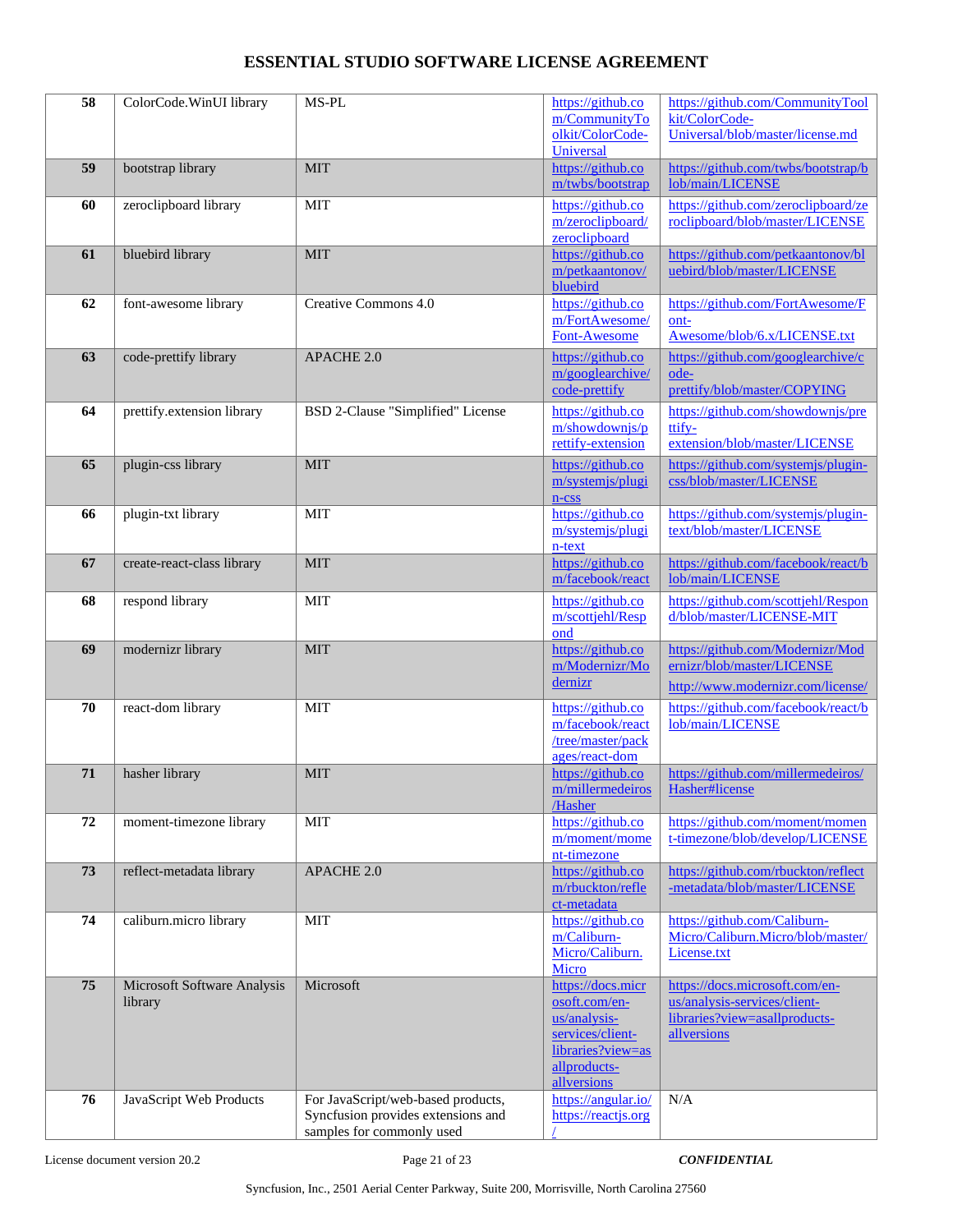|    |                                              | frameworks such as Angular<br>(https://angular.io/), React<br>(https://reactjs.org/) and Vue<br>(https://vuejs.org/). The use<br>of these extensions and samples requires<br>the acceptance of terms under which<br>these frameworks are licensed by<br>their owners. For the avoidance of doubt<br>• If Customer uses the extensions or<br>samples for Angular, Customer must<br>accept the Angular terms and<br>conditions. Customer acknowledges and<br>agrees Syncfusion does not provide<br>Angular licenses, this license<br>agreement does not cover Angular and<br>Syncfusion has no liability, in any form.<br>Syncfusion will provide no<br>indemnity for the use of Angular, the<br>extensions or samples.<br>• If Customer uses the extensions or<br>samples for React Customer must accept<br>the React terms and conditions.<br>Customer acknowledges and agrees<br>Syncfusion does not provide React<br>licenses, this license agreement<br>does not cover React and Syncfusion has<br>no liability, in any form. Syncfusion will<br>provide no indemnity<br>for the use of React, the extensions or<br>samples.<br>• If Customer uses the extensions or<br>samples for Vue, Customer must accept<br>the Vue terms and conditions.<br>Customer acknowledges and agrees<br>Syncfusion does not provide Vue<br>licenses, this license agreement does<br>not cover Vue and Syncfusion has no<br>liability, in any form. Syncfusion will<br>provide no indemnity for the<br>use of Vue, the extensions or samples. | https://vuejs.org/                                                      |                                                                                          |
|----|----------------------------------------------|-------------------------------------------------------------------------------------------------------------------------------------------------------------------------------------------------------------------------------------------------------------------------------------------------------------------------------------------------------------------------------------------------------------------------------------------------------------------------------------------------------------------------------------------------------------------------------------------------------------------------------------------------------------------------------------------------------------------------------------------------------------------------------------------------------------------------------------------------------------------------------------------------------------------------------------------------------------------------------------------------------------------------------------------------------------------------------------------------------------------------------------------------------------------------------------------------------------------------------------------------------------------------------------------------------------------------------------------------------------------------------------------------------------------------------------------------------------------------------------------------------------------------------|-------------------------------------------------------------------------|------------------------------------------------------------------------------------------|
| 77 | pdfuim library                               |                                                                                                                                                                                                                                                                                                                                                                                                                                                                                                                                                                                                                                                                                                                                                                                                                                                                                                                                                                                                                                                                                                                                                                                                                                                                                                                                                                                                                                                                                                                               | https://pdfium.go<br>oglesource.com/p<br>$dfium/+/refs/hea$             | https://pdfium.googlesource.com/p<br>dfium/+/refs/heads/main/LICENSE                     |
| 78 | knockout library                             | <b>MIT</b>                                                                                                                                                                                                                                                                                                                                                                                                                                                                                                                                                                                                                                                                                                                                                                                                                                                                                                                                                                                                                                                                                                                                                                                                                                                                                                                                                                                                                                                                                                                    | ds/main<br>https://github.co<br>m/knockout/knoc<br>kout                 | https://github.com/knockout/knock<br>out/blob/master/LICENSE                             |
| 79 | Windows Expander<br><b>Community Toolkit</b> | <b>MIT</b>                                                                                                                                                                                                                                                                                                                                                                                                                                                                                                                                                                                                                                                                                                                                                                                                                                                                                                                                                                                                                                                                                                                                                                                                                                                                                                                                                                                                                                                                                                                    | https://github.co<br>m/CommunityTo<br>olkit/WindowsCo<br>mmunityToolkit | https://github.com/CommunityTool<br>kit/WindowsCommunityToolkit/bl<br>ob/main/License.md |
| 80 | Google Noto Serif Font                       | <b>MIT</b>                                                                                                                                                                                                                                                                                                                                                                                                                                                                                                                                                                                                                                                                                                                                                                                                                                                                                                                                                                                                                                                                                                                                                                                                                                                                                                                                                                                                                                                                                                                    | https://github.co<br>m/googlefonts/no<br>to-fonts/                      | https://github.com/googlefonts/not<br>o-fonts/blob/main/LICENSE                          |
| 81 | Tribute JS library                           | <b>MIT</b>                                                                                                                                                                                                                                                                                                                                                                                                                                                                                                                                                                                                                                                                                                                                                                                                                                                                                                                                                                                                                                                                                                                                                                                                                                                                                                                                                                                                                                                                                                                    | https://github.co<br>m/zurb/tribute                                     | https://github.com/zurb/tribute/blo<br>b/master/LICENSE                                  |
| 82 | Slick library                                | <b>MIT</b>                                                                                                                                                                                                                                                                                                                                                                                                                                                                                                                                                                                                                                                                                                                                                                                                                                                                                                                                                                                                                                                                                                                                                                                                                                                                                                                                                                                                                                                                                                                    | https://github.co<br>m/kenwheeler/sli<br>c <sub>k</sub>                 | https://github.com/kenwheeler/slic<br>k/blob/master/LICENSE                              |
| 83 | <b>Flutter Timezone Library</b>              | BSD-2-Clause                                                                                                                                                                                                                                                                                                                                                                                                                                                                                                                                                                                                                                                                                                                                                                                                                                                                                                                                                                                                                                                                                                                                                                                                                                                                                                                                                                                                                                                                                                                  | https://pub.dev/p<br>ackages/timezone                                   | https://pub.dev/packages/timezone/<br>license                                            |
| 84 | Google GSON                                  | APACHE 2.0                                                                                                                                                                                                                                                                                                                                                                                                                                                                                                                                                                                                                                                                                                                                                                                                                                                                                                                                                                                                                                                                                                                                                                                                                                                                                                                                                                                                                                                                                                                    | https://github.co<br>m/google/gson                                      | https://github.com/google/gson/blo<br>b/master/LICENSE                                   |